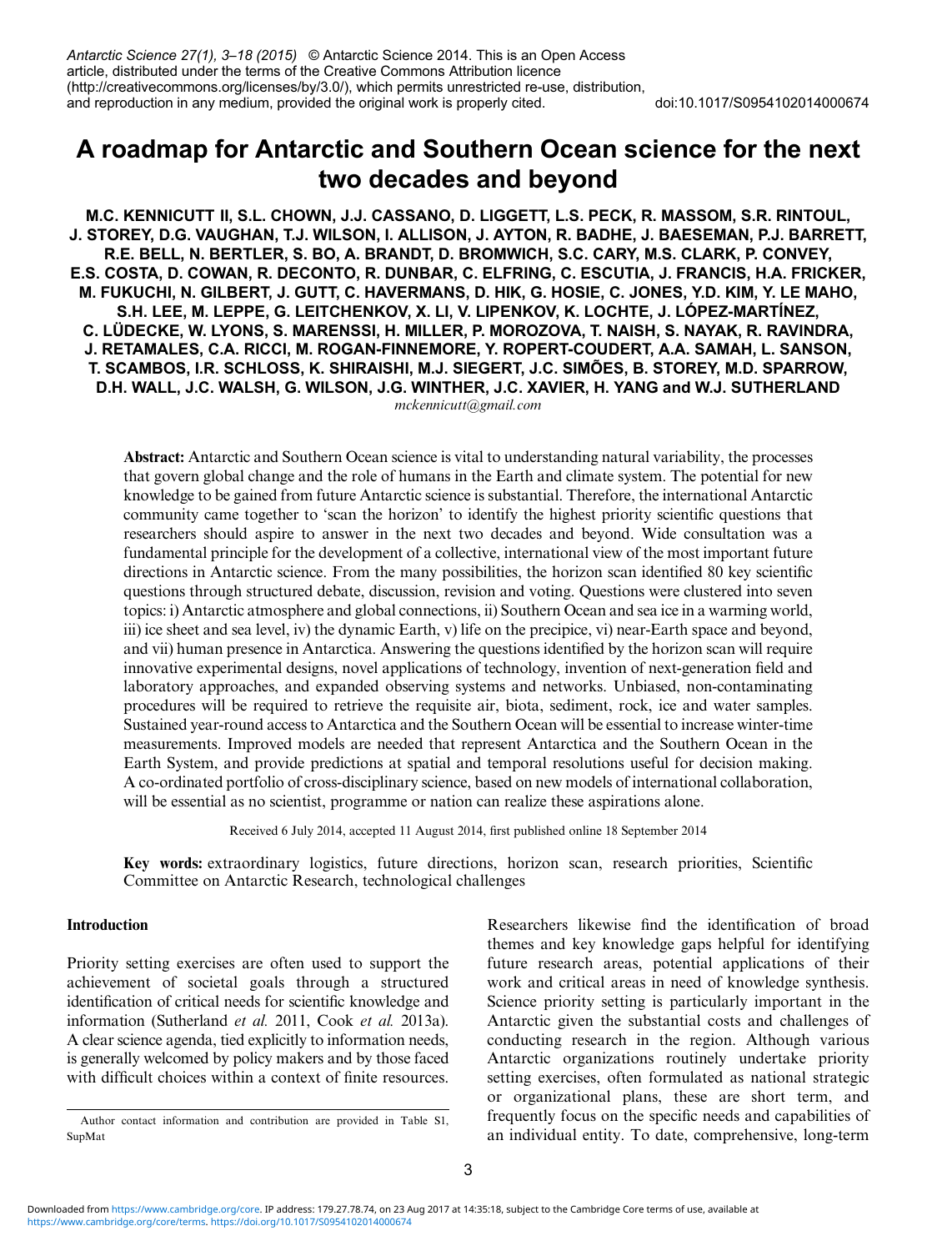international priority setting for science in the Antarctic and Southern Ocean has been lacking, with one notable exception being the recent International Polar Year 2007– 2008 (on a 30 to 50 year cycle). Therefore, the goal of the 1st Scientific Committee on Antarctic Research (SCAR) Antarctic and Southern Ocean Science Horizon Scan (hereafter 'scan') was to establish a process that could be routinely used to identify the most important, highest priority scientific questions that Antarctic science should aspire to answer. In this first scan, the timeframe was the next two decades and beyond. Here we outline the scan process and report its outcomes.

# **Methods**

A horizon scan is a priority setting method that systematically searches for opportunities, which are then used to articulate a vision for future research directions (Sutherland & Woodroof [2009](#page-15-0)). The scan methods of Sutherland et al. ([2011, 2013\)](#page-15-0) were customized to the requirements of Antarctic and Southern Ocean science, which is region-based, includes a wide range of scientific disciplines and research topics, and involves fieldwork in challenging and remote locations. The scan process was designed to be inclusive and transparent. The final list of questions was agreed at a face-to-face gathering (hereafter 'Retreat') held in Queenstown, New Zealand from 20–23 April 2014. There were opportunities to contribute scientific questions and to nominate experts to attend the Retreat. A web site was established which served as a resource and a record of the scan (http://www.scar.org/ horizonscanning/). Retreat invitee selection, pre-Retreat rating of questions and voting were administered using Qualtrics (www.qualtrics.com).

#### Selection of Retreat attendees

An International Steering Committee (ISC) of 25 members from 14 countries, appointed by SCAR (http://www. scar.org/horizonscan/isc), selected invitees to the Retreat. Candidates for an invitation were identified through an open, online nomination process. The process generated 789 nominations of 510 individuals. Nominees were classified as experts in one of five categories: i) geosciences, ii) life sciences, iii) physical sciences, iv) social sciences and humanities, and v) policy making. Voting was conducted within categories to ensure broad representation. On the ballot, each nominee had a short resume and a link to a homepage if available. Two rounds of voting by the ISC were conducted. In the first round the top 10% of vote receivers were moved to a short list and those receiving two or fewer votes were no longer considered. The remaining nominees were voted on a second time and the top 10% vote receivers were added to the short list bringing it to 115 nominees for the 50 available 'at-large invitations'. ISC members were also extended an invitation to the Retreat for a total of 75 attendees.

The total number of Retreat invitees was constrained by the manageability of the group and the budget. From the short list of nominees, the final invitees were selected to ensure balance amongst disciplinary expertise, geographical origins, gender, stage of career, and representation of SCAR partner organizations and other stakeholders. Retreat invitees were from 22 countries and included scientists, national programme directors/managers, policy makers, and early-career scientists (see Table S1). If an invitee was unable to attend, another invitee with similar qualifications was selected from the short list (97% of initial invitations were accepted). Retreat attendees were considered representatives of their respective communities and were asked to consult with others throughout the scan process. Retreat attendees reported substantive input from c. 700 colleagues prior to the Retreat.

#### Generation of initial questions

Two open, online solicitations generated an initial database of scientific questions. Submitted questions were expected to: i) be answerable by an achievable research design, ii) have a factual answer independent of value judgements, iii) address important gaps in knowledge, iv) be of a spatial and temporal scale that could be addressed by a research team, v) be specifically formulated (not a general topical area), and vi) if related to impact and interventions, contain a subject, an intervention and a measurable outcome (Sutherland et al. [2011](#page-15-0)). The questions were to be clearly-worded, simple and concise, and drafted to capture the essence of a complex idea. Questions best addressed by research in the southern polar regions or where studies in the Antarctic provide insights unobtainable elsewhere were encouraged. Questions could be important to global issues and/or grounded in curiosity-driven research. Question submitters were asked to think beyond what is being studied today and predict the research needed in the next two decades and beyond, which, when answered, would deliver globally significant Antarctic science.

The initial database consisted of 866 questions: 751 from the first question solicitation and 115 from the second. Unedited questions were sorted into topical areas and some interdisciplinary questions were included under more than one topic [\(Table I](#page-2-0)). The database of questions was made publically available and served as the starting point for the Retreat. A pre-Retreat online survey asked attendees to select the top ten questions in the sessions they planned to attend on Day 1 of the Retreat (session attendance was by self-selection). As part of the pre-Retreat survey, attendees had an opportunity to propose additional questions to fill gaps in the coverage of the question database. Thirty-one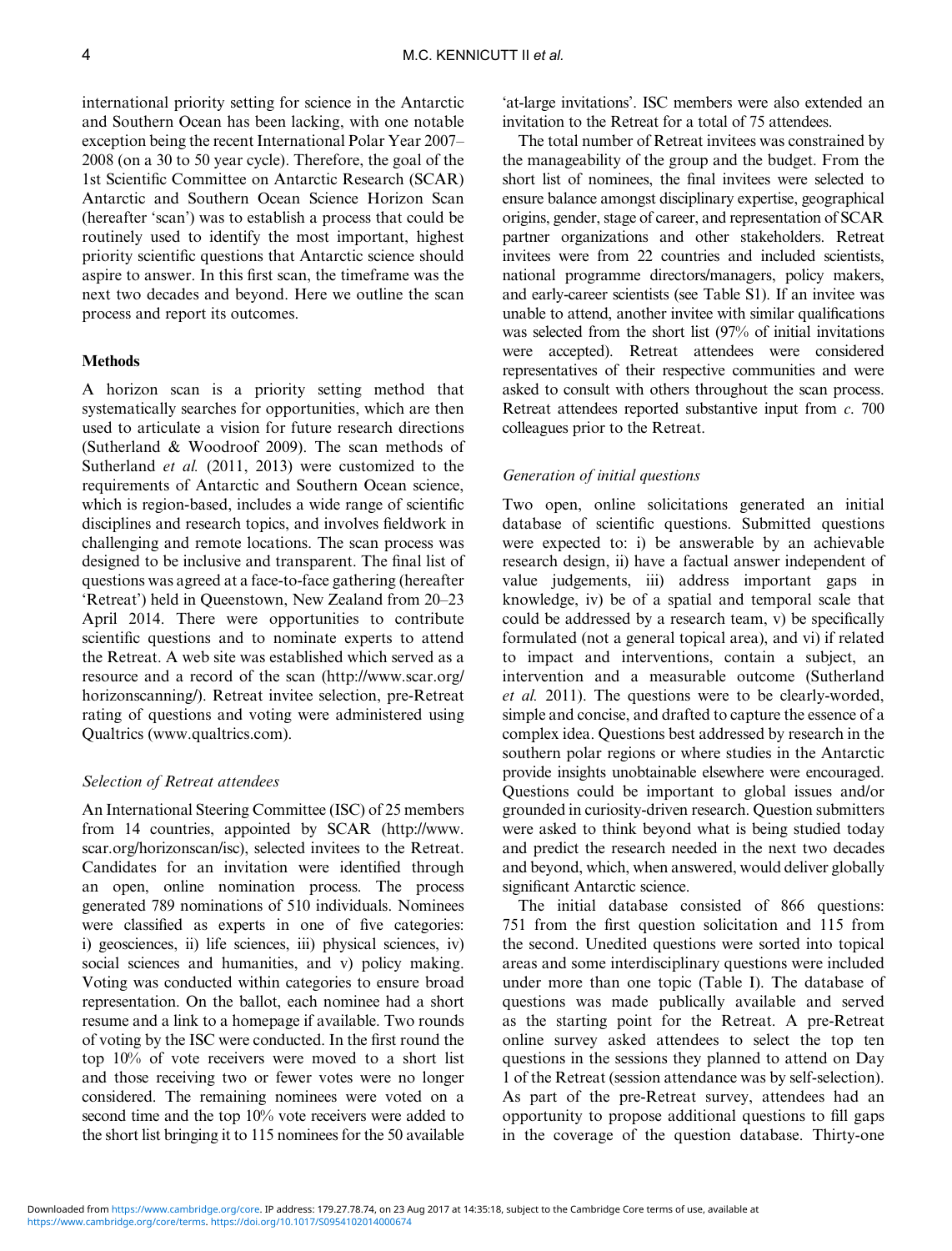<span id="page-2-0"></span>Table I. Groupings of questions for the pre-Retreat survey and Retreat sessions for Day 1 (\*totals include questions listed in more than one session), merged Day 2 sessions, and the final Day 3 plenary session ( $n =$  number of questions per session,  $G =$  number of gold questions,  $S =$  number of silver questions,  $B =$  number of bronze questions). The final questions from Day 3 were categorized into topical clusters (with the number and percentage) of questions per cluster.

| Pre-Retreat survey and Day 1 sessions                                                                                                                                                                                                                                                                                                                                                                                                                                                                                                                                                                                              | Day 2 sessions                                                                                                                                                                                                                                                                                                                            | Day $3 -$ Gold question clusters                                                                                                                                                                                                                                                                                                                                                                                                                                                                                               |
|------------------------------------------------------------------------------------------------------------------------------------------------------------------------------------------------------------------------------------------------------------------------------------------------------------------------------------------------------------------------------------------------------------------------------------------------------------------------------------------------------------------------------------------------------------------------------------------------------------------------------------|-------------------------------------------------------------------------------------------------------------------------------------------------------------------------------------------------------------------------------------------------------------------------------------------------------------------------------------------|--------------------------------------------------------------------------------------------------------------------------------------------------------------------------------------------------------------------------------------------------------------------------------------------------------------------------------------------------------------------------------------------------------------------------------------------------------------------------------------------------------------------------------|
| 1) Southern Ocean physics, geology and chemistry<br>$(n = 102)$<br>2) Southern Ocean life and ecology<br>$(n = 106)$<br>3) The solid Earth<br>$(n = 78)$<br>4) The atmosphere, near-Earth space and beyond<br>$(n = 145)$<br>5) Land ice<br>$(n = 92)$<br>6) Biotic responses to change<br>$(n = 91)$<br>7) The marine biosphere and the physical environment<br>$(n = 69)$<br>8) Humankind in Antarctica<br>$(n = 114)$<br>9) The past – a window on the future<br>$(n = 87)$<br>10) Terrestrial life and ecology<br>$(n = 71)$<br>Start of Day 1 total $n = 955^*$<br>End of Day 1 total $n = 249$<br>$(G = 83, S = 83, B = 83)$ | The Southern Ocean<br>$(Day 1: 1, 2, 7)$ $(n = 72)$<br>Land ice and terrestrial life<br>(Day 1: 5, 10) $(n = 48)$<br>Earth, atmosphere and space<br>$(Day 1: 3, 4)$ $(n = 57)$<br>Predicting future change<br>$(Day 1: 6, 8, 9) (n = 72)$<br>Start of Day 2 total $n = 249$<br>End of Day 2 total $n = 162$<br>$(G = 80, S = 40, B = 42)$ | Antarctic atmosphere and global connections<br>$(n = 11, 14\%)$<br>Southern Ocean and sea ice in a warming world<br>$(n = 12, 15\%)$<br>Antarctic ice sheet and sea level<br>$(n = 11, 14\%)$<br>The dynamic earth beneath the Antarctic ice<br>$(n = 8, 10\%)$<br>Antarctic life on the precipice<br>$(n = 26, 32\%)$<br>Near-Earth space and beyond – eyes on the sky<br>$(n = 5, 6\%)$<br>Human presence in Antarctica<br>$(n = 7, 9\%)$<br>Start of Day 3 total $n = 162$<br>End of Day 3<br>Total gold questions $n = 80$ |

additional questions were added to the database by this process. In total, 955 questions were listed, including 60 placed under more than one topic. The results of the pre-Retreat voting were provided to the attendees prior to and during the Retreat.

#### The Retreat and final question selection

The Retreat occurred over four days and was designed to identify the key scientific questions, sufficient to describe the most important research priorities through a winnowing process of structured debate, discussion, revision and voting. The days were divided into discrete discussion sessions dealing with the questions. Each discussion session was managed by a discussion leader, an assisting discussion leader, and at least one technical assistant to record the outcomes and manage voting (Table S1). In advance of the Retreat a group of technical assistants was formed to develop and test the scan procedures. Prior to the first full day (Day 1) of the Retreat, training sessions were held on-site to ensure that the discussion leaders and technical assistants were conversant with these methods, tools and goals. At the beginning and the end of each day of the Retreat, attendees were assembled in plenary to gauge progress, answer questions and address issues that may have arisen.

The schedule for Day 1 included three 2-hour discussion sessions, each with three or four parallel sessions (Table I). In each Day 1 session, attendees: i) reviewed the voting outcomes from the pre-Retreat survey, ii) removed those questions with no or few votes (unless considered to have unrecognized merit that could be brought out by editing), iii) discussed the questions as a whole, and iv) if necessary, re-worded and/or merged similar or related questions. Once discussions ended, the remaining questions were ranked by vote into three categories as gold (most important), silver (very important) or bronze (important) (Sutherland *et al.* [2013\)](#page-15-0). Each Day 1 session was allotted 24 total questions, eight in each of the three categories as a goal. One exception was 'the atmosphere, near-Earth space and beyond' session, which was allocated 11 questions per category due to the large number of initial questions. Questions that received the same number of votes equal to the lowest number of votes for retention were ranked by an additional vote on only those questions. If there was no consensus, all questions receiving the same number of votes were retained for further discussion. This process eliminated 74% of the initial questions leaving 249 questions for consideration on Day 2.

Day 2 of the Retreat included two 2-hour discussion sessions, each with two parallel, merged sessions (see Table I for the Day 1 sessions that were merged). A process similar to that used on Day 1 was repeated (pre-Retreat results were no longer relevant). To maintain balance amongst topics, each Day 2 session was allotted a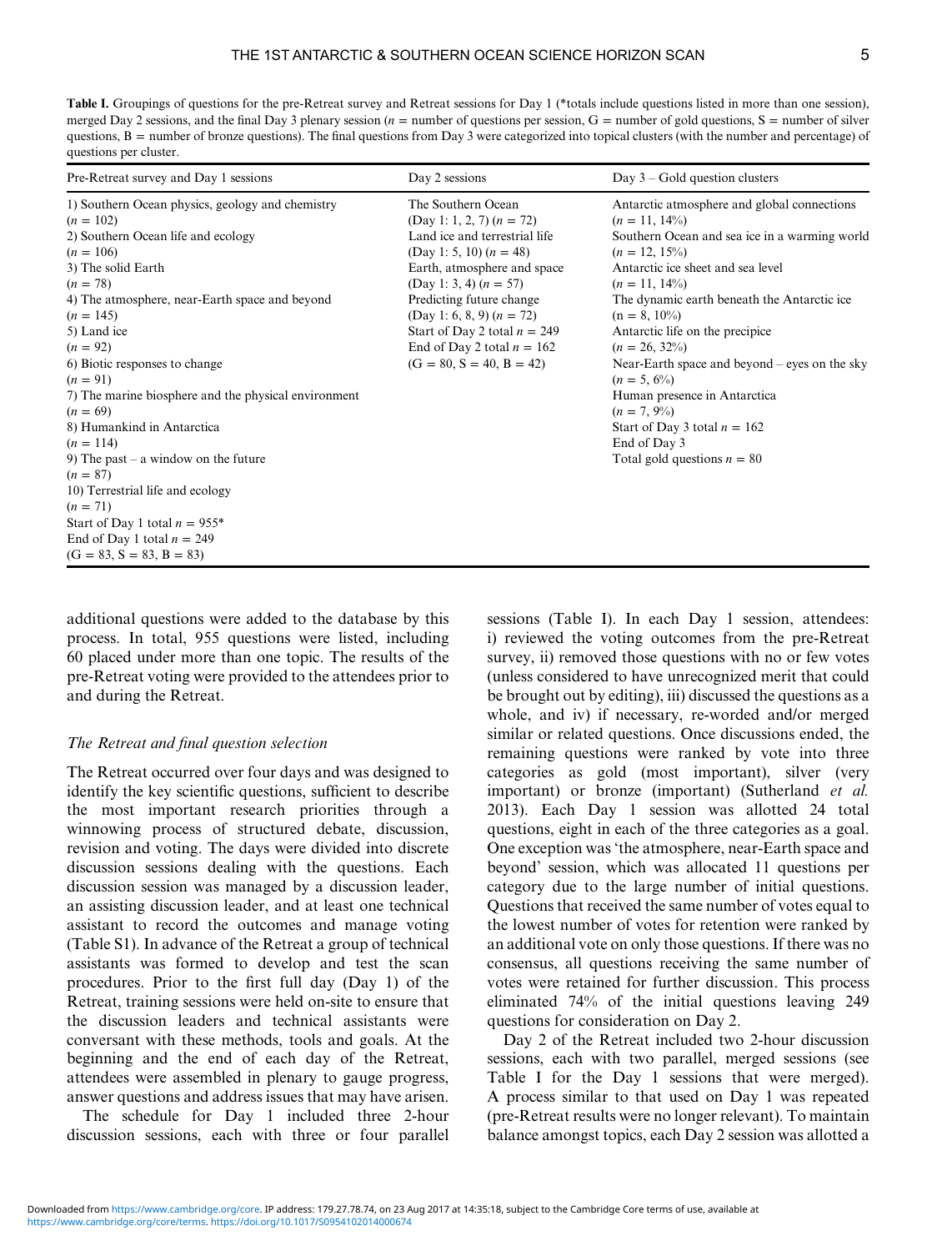target number of questions in the gold, silver and bronze categories proportionate to the number of combined Day 1 sessions ([Table I](#page-2-0)). 'The Southern Ocean' and 'Predicting future change' sessions were allocated 24 questions per category and 'Land ice and terrestrial life' and 'Earth, atmosphere and space' were allocated 16 and 19 questions per category, respectively. In each session, the combined gold questions from Day 1 were examined to identify related or similar questions from the merged sessions and some, based on closer scrutiny and discussion, were either combined into a single question and retained in the gold category or re-classified as silver. The bronze questions were examined to identify ones that, with editing, might rise to the silver category. The decision to move questions from the bronze to the silver category was by vote. Questions in the silver category were then ranked by a vote to complete the allocation of gold questions. The remaining questions were categorized as silver or bronze based on the vote and the number of questions allotted to each category. This process eliminated 35% of the remaining Day 1 questions leaving a total of 162 questions for further consideration on Day 3.

On Day 3, the questions remaining from the Day 2 sessions were merged within the gold, silver and bronze categories for final consideration by all Retreat attendees in a single discussion session ([Table I\)](#page-2-0). The combined gold questions were examined to identify related or similar questions from the merged sessions and some, based on closer scrutiny and discussion, were either combined into a single question and retained in the gold category or re-classified as silver. The bronze questions were examined to identify ones that, with editing, might rise to the silver category. The decision to move questions from the bronze to silver category was decided by vote. Questions in the silver category were then ranked by the same voting procedure used on Day 2 to complete the allocation of gold questions, which was decided by vote to be 80. This process eliminated 51% of the remaining Day 2 questions ([Table I](#page-2-0)). The voting outcome was discussed, questions were edited where required, the final list of questions was agreed and the questions were clustered within a framework of topics [\(Table I\)](#page-2-0).

#### Question clusters and summaries

Post-Retreat, the final questions were further edited for consistency and clarity, but the essence of the question was unchanged. Cluster titles were refined to better communicate the overarching themes ([Table I\)](#page-2-0). Questions were assigned consecutive numbers for ease of referencing but these numbers do not indicate relative importance or rank within or between clusters. Initial assignments of questions to clusters were reexamined to assess the logic of the sorting and compatibility with mainstream scientific classification schemes. In this process, it was recognized that some questions could be assigned to more than one cluster reflective of the crossdisciplinary nature of Antarctic and Southern Ocean science. Questions were assigned to the cluster most closely aligned with the primary focus and annotated as 'cross-cuts' with one or more of the other clusters.

Once the sorting of questions and naming of the clusters was agreed, cluster summaries were written in consultation with Retreat attendees via email. Summaries were in a standard format of a 500-word narrative describing the overarching theme and how questions were inter-related, a list of questions in the cluster and cross-cutting ones with notes explaining the significance of each question, and consideration of technological challenges and extraordinary logistical requirements to be addressed to answer the questions. All cross-cutting questions were listed in, and considered to be part of, the cluster summary. The summaries will be the basis for launching public forums to continue discussions of the scan outcomes, such as Wikis.

## **Results**

The study of Antarctica and the Southern Ocean, and their roles in the Earth and climate system, provides critical insights into natural variability, the processes that govern global-scale change, and the influence of human activities on environmental change. The scan identified a wide range of high priority questions that, once answered, will substantially advance our understanding of: i) the Antarctic atmosphere, ocean, ice, the solid Earth and its living systems, ii) the interactions within and between Antarctic and global processes, iii) critical couplings, feedbacks and thresholds that modulate and regulate these interactions, iv) how Earth's polar regions have driven and responded to ongoing and past change, v) the relationships between ecological and evolutionary processes and their roles in structuring biodiversity and ecosystem service delivery, vi) the origins of the universe and life, vii) how the presence of humans in the region is changing and diversifying, and the ramifications of these changes for Antarctic governance regimes. These advances in understanding will also improve the reliability of integrated, predictive models over a range of spatial and temporal scales. The following sections describe the major themes identified by the scan and the 80 high priority questions (the Q.X notation refers to the horizon scan final question list presented in [Tables II](#page-4-0)–[V;](#page-9-0) a complete list is provided in Table S2).

#### Antarctic atmosphere and global connections ([Table II](#page-4-0))

Changes in Antarctica's atmosphere have the potential to alter the planetary energy budget, modulate the poleto-equator temperature gradient, modify the chemical composition of the atmosphere, and regulate large-scale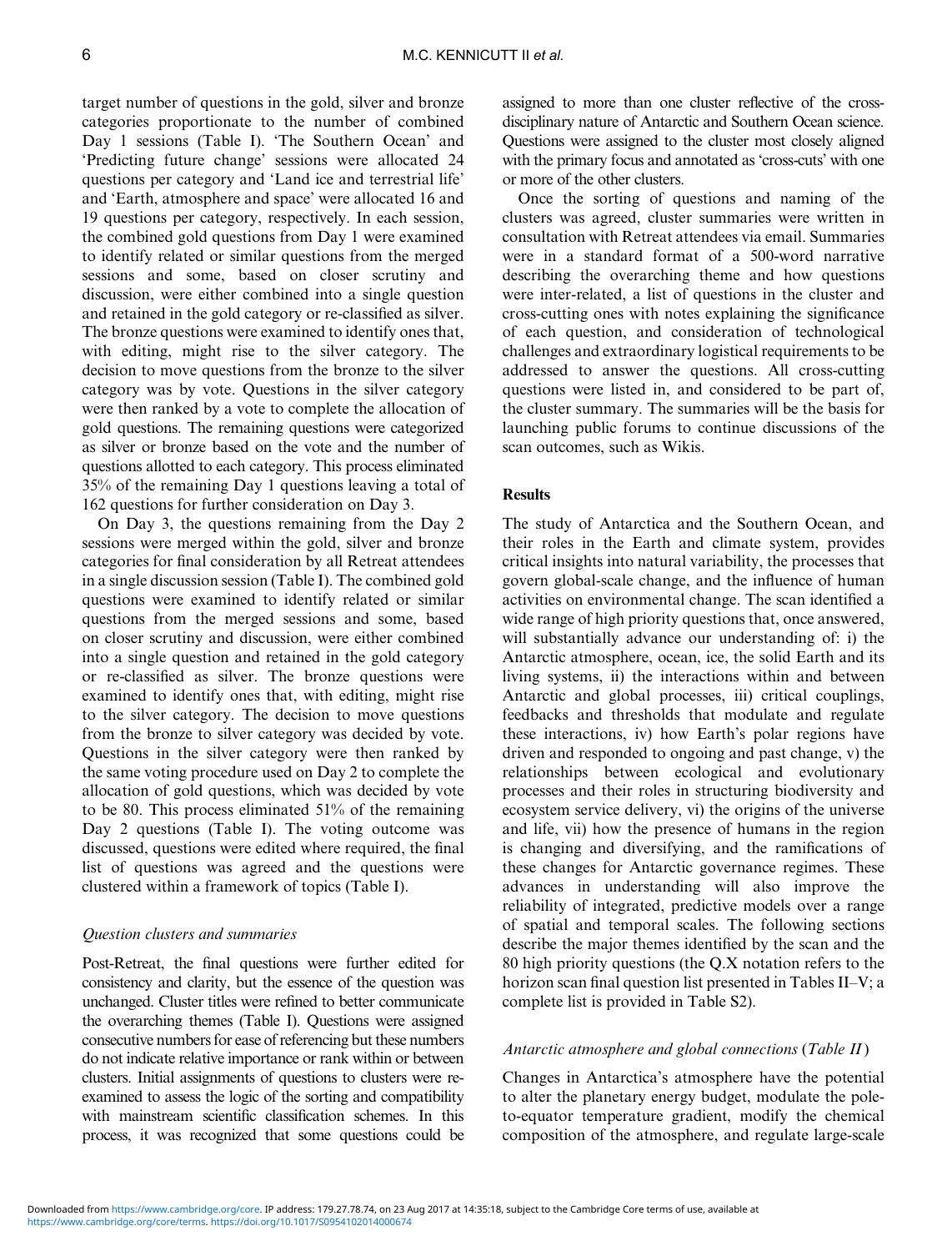<span id="page-4-0"></span>Table II. Antarctic and Southern Ocean Science Horizon Scan questions in clusters 'Antarctic atmosphere and global connections' and 'Southern Ocean and sea ice in a warming world'.

|     | Antarctic atmosphere and global connections                                                                                                                                                                       |     | Southern Ocean and sea ice in a warming world                                                                                                |
|-----|-------------------------------------------------------------------------------------------------------------------------------------------------------------------------------------------------------------------|-----|----------------------------------------------------------------------------------------------------------------------------------------------|
| 1.  | How is climate change and variability in the high southern<br>latitudes connected to lower latitudes including the tropical                                                                                       | 12. | Will changes in the Southern Ocean result in feedbacks that<br>accelerate or slow the pace of climate change?                                |
|     | ocean and monsoon systems?                                                                                                                                                                                        | 13. | Why are the properties and volume of Antarctic Bottom Water                                                                                  |
| 2.  | How do Antarctic processes affect mid-latitude weather and<br>extreme events?                                                                                                                                     |     | changing, and what are the consequences for global ocean<br>circulation and climate?                                                         |
| 3.  | How have teleconnections, feedbacks, and thresholds in decadal<br>and longer term climate variability affected ice sheet response                                                                                 | 14. | How does Southern Ocean circulation, including exchange with<br>lower latitudes, respond to climate forcing?                                 |
|     | since the Last Glacial Maximum, and how can this inform<br>future climate projections?                                                                                                                            | 15. | What processes and feedbacks drive changes in the mass,<br>properties and distribution of Antarctic sea ice?                                 |
| 4.  | What drives change in the strength and position of westerly<br>winds, and what are their effects on ocean circulation, carbon                                                                                     | 16. | How do changes in iceberg numbers and size distribution affect<br>Antarctica and the Southern Ocean?                                         |
| 5.  | uptake and global teleconnections?<br>How did the climate and atmospheric composition vary prior to                                                                                                               | 17. | How has Antarctic sea ice extent and volume varied over decadal<br>to millennial timescales?                                                 |
|     | the oldest ice records?                                                                                                                                                                                           | 18. | How will changes in ocean surface waves influence Antarctic sea                                                                              |
| 6.  | What controls regional patterns of atmospheric and oceanic                                                                                                                                                        |     | ice and floating glacial ice?                                                                                                                |
|     | warming and cooling in the Antarctic and Southern Ocean?<br>(Cross-cuts 'Southern Ocean')                                                                                                                         | 19. | How do changes in sea ice extent, seasonality and properties<br>affect Antarctic atmospheric and oceanic circulation?                        |
| 7.  | How can coupling and feedbacks between the atmosphere and                                                                                                                                                         |     | (Cross-cuts 'Antarctic atmosphere')                                                                                                          |
|     | the surface (land ice, sea ice and ocean) be better represented in<br>weather and climate models? (Cross-cuts 'Southern Ocean' and                                                                                | 20. | How do extreme events affect the Antarctic cryosphere and<br>Southern Ocean? (Cross-cuts 'Antarctic ice sheet')                              |
| 8.  | 'Antarctic ice sheet')<br>Does past amplified warming of Antarctica provide insight                                                                                                                               | 21. | How did the Antarctic cryosphere and the Southern Ocean<br>contribute to glacial/inter-glacial cycles? (Cross-cuts 'Antarctic                |
|     | into the effects of future warming on climate and ice sheets?                                                                                                                                                     |     | ice sheet')                                                                                                                                  |
| 9.  | (Cross-cuts 'Antarctic ice sheet')<br>Are there CO <sub>2</sub> equivalent thresholds that foretell collapse of all or                                                                                            | 22. | How will climate change affect the physical and biological uptake<br>of CO <sub>2</sub> by the Southern Ocean? (Cross-cuts 'Antarctic life') |
|     | part of the Antarctic ice sheet? (Cross-cuts 'Antarctic ice sheet')                                                                                                                                               | 23. | How will changes in freshwater inputs affect ocean circulation                                                                               |
| 10. | Will there be release of greenhouse gases stored in Antarctic and<br>Southern Ocean clathrates, sediments, soils and permafrost as<br>climate changes? (Cross-cuts 'Dynamic Earth')                               |     | and ecosystem processes? (Cross-cuts 'Antarctic life')                                                                                       |
| 11. | Is the recovery of the ozone hole proceeding as expected and how<br>will its recovery affect regional and global atmospheric<br>circulation, climate and ecosystems? (Cross-cuts 'Antarctic life'<br>and 'Human') |     |                                                                                                                                              |

Questions are assigned numbers for ease of referencing and do not indicate relative importance or rank-order within or between clusters. Questions that cross-cut clusters are indicated with red italics.

variability in atmospheric circulation. The atmosphere also moderates energy and mass transfers between the ocean, sea ice, land and biota in the southern polar region and elsewhere. Two-way interactions between the Antarctic and lower latitude atmosphere have the potential to influence global weather patterns and climate, with forcing from lower latitudes on Antarctic climate already being well documented (e.g. Ding et al. [2011,](#page-13-0) Bromwich et al. [2013,](#page-13-0) Li et al. [2014\)](#page-14-0).

The processes that connect the Antarctic atmosphere to the mid- and lower latitudes remain largely undescribed. For example, the influence of climate change and variability at high southern latitudes on lower latitude phenomena in the tropical ocean and the monsoon system need better definition (Q.1). How changes and variability in Antarctica's climate might be expected to affect the frequency and intensity of extreme events, in Antarctica and beyond, is also unclear (Q.2). Better definition of present-day controls on the strength of circumpolar westerly winds and regional warming will clarify how continued warming will impact oceanic  $CO<sub>2</sub>$ -uptake and overturning circulation (Q.4 and Q.6) (Meredith et al. [2012\)](#page-14-0). Coupling and feedbacks at interfaces between the atmosphere and land ice, sea ice and the ocean need to be more accurately portrayed in weather and climate models (Q.7). On local scales this atmosphere–surface coupling is driven by radiative fluxes, influenced by clouds and radiatively active gases, and turbulent fluxes, driven by boundary layer processes. Changes in the surface state, such as changing sea surface temperature, sea ice extent, seasonality, concentration, and thickness or melting of snow and ice surfaces also modulate this exchange. On larger scales, surface coupling is influenced by atmospheric teleconnections and large-scale changes in sea ice and ocean state. It is unclear whether greenhouse gas reservoirs in southern polar clathrates, sediments, soils and permafrost will be released as the region warms and how this release might feedback to the climate system (Q.10). Atmospheric waves are widespread and have the potential to impact atmospheric dynamics, atmospheric chemistry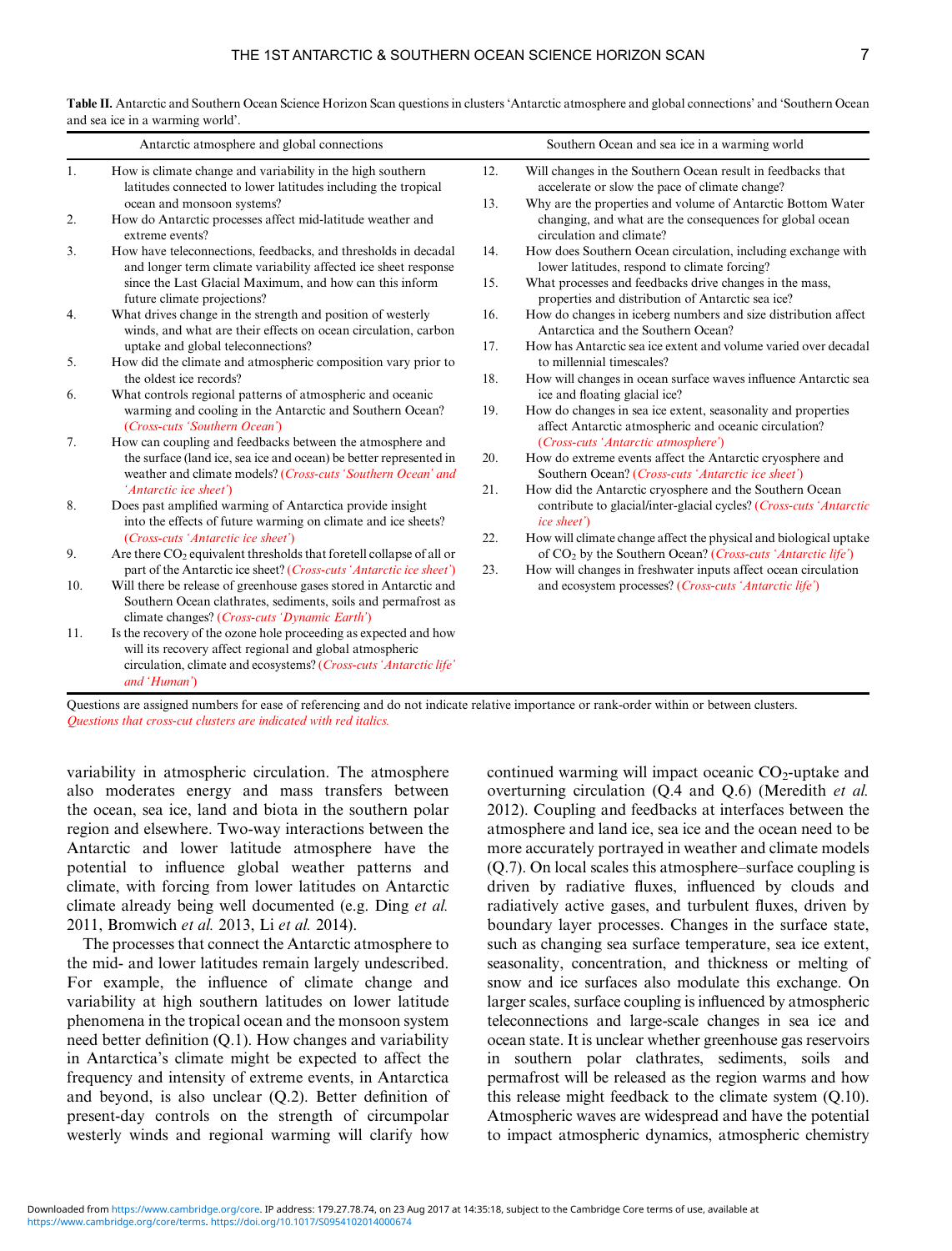and cloud formation. The mechanisms that lead to the generation of waves, their vertical and horizontal propagation in the atmosphere, and their impact on the state of the atmosphere require additional study (Q.73).

The effect of temporal and spatial variability in sea ice thickness and extent on atmospheric circulation is unknown (Q.19). The influence of large-scale atmospheric and oceanic processes on the melting of ice shelves and ice sheet margins is likewise ill-defined (Q.31). Clearer delineation of the relationship between atmospheric greenhouse gas concentrations and Antarctic ice sheet stability is needed if important thresholds are to be recognized (Q.9). Understanding the interplay of planetary ice and tectonic history is also important for determining the effect of altered atmospheric compositions on the Earth's radiation budget and climate over time (Q.38).

Recent studies suggest that over the last half of the Twentieth Century the impact of ozone depletion was roughly 2–3-times larger than that associated with increasing greenhouse gases for Southern Hemisphere tropospheric circulation (Polvani et al. [2011\)](#page-14-0). This raises questions about how ozone recovery and continued increases in greenhouse gases will affect regional and global atmospheric circulation and climate (Q.11). The role of space weather, its impacts on the ionosphere and connections to the global atmosphere need to be better understood to improve predictions (Q.72). How organisms and ecosystems will respond to atmospheric warming, extreme events and pollutants is also poorly understood (Q.11, Q.45, Q.53 and Q.63).

Studies of palaeoclimates will provide critical data for evaluating climate models under a range of greenhouse gas forcing scenarios. Critical knowledge gaps will be addressed by studying climate variability, teleconnections, feedbacks and thresholds since the Last Glacial Maximum, during past amplified warming of Antarctica, and climate and atmospheric composition variability in periods that pre-date ice core records ( $> 1$  million years ago) (Q.3, Q.5 and Q.8).

Many of these atmospheric and related phenomena are only partially characterized. Observational, process and palaeoclimate studies will improve current understanding of the details of these interactions and enable better representation of Antarctic atmospheric processes in, and improve the reliability of, climate models. A clearer differentiation of natural variability and anthropogenic forcing of climate change is essential if the role of humans in influencing climate is to be confidently determined (Q.74).

## Southern Ocean and sea ice in a warming world ([Table II](#page-4-0))

Southern Ocean processes influence climate and biogeochemical cycles on global scales. For example, the region south of 40 $\degree$ S is responsible for c. 40% of the oceanic uptake of anthropogenic  $CO<sub>2</sub>$  (Khatiwala *et al.* [2013\)](#page-14-0) and has been responsible for more than 50% of the increase in ocean heat content over the past 50 years (Levitus et al. [2012\)](#page-14-0). Nutrients exported from the Southern Ocean to lower latitudes support 75% of ocean primary productivity north of 30°S (Sarmiento et al. [2003\)](#page-15-0). The Southern Ocean has also played a major role in glacial/inter-glacial transitions by transferring  $CO<sub>2</sub>$  from the deep ocean to the atmosphere (Jaccard et al. [2013](#page-14-0)). These global influences arise in large part from the uniqueness of Southern Ocean circulation patterns. The Antarctic Circumpolar Current connects the world ocean basins (Rintoul [2011](#page-15-0)), while the overturning circulation links the deep and shallow layers of the ocean (Marshall & Speer [2012\)](#page-14-0). These connections establish a global-scale circulation that sets the capacity of the ocean to store heat and  $CO<sub>2</sub>$  affecting climate.

The seasonal formation and melt of a vast area of Antarctic sea ice strongly influences global climate and Southern Ocean ecosystems (Massom & Stammerjohn [2010](#page-14-0)). The formation of Antarctic sea ice drives ocean circulation through the production of dense, salty, cold water. The presence of sea ice alters the Earth's albedo and modulates the exchange of heat, momentum and gases between the ocean and atmosphere. Sea ice influences water column light penetration and nutrient concentrations in the upper ocean and, hence, biological productivity. Sea ice also provides an essential habitat for a wide range of organisms (Thomas & Dieckmann [2010](#page-15-0)). The ocean and sea ice are coupled to glacial ice around the margins of Antarctica. For example, ocean heat flux (itself influenced by sea ice) drives glacial melt, while glacial meltwater, in turn, affects ocean circulation and sea ice distribution (Bintanja et al. [2013](#page-13-0)).

The fundamental role of the Southern Ocean and sea ice in the Earth system suggests that warming in the region will have global consequences. Our understanding of the drivers and impacts of Southern Ocean and sea ice change remains incomplete, limiting our ability to predict the course of future change. Growing evidence suggest that the Southern Ocean and its sea ice cover have changed in recent decades. The ocean has warmed, freshened and acidified, and fronts have migrated, altering habitats (Böning et al. [2008,](#page-13-0) Gille [2008](#page-14-0), Sokolov & Rintoul [2009](#page-15-0)). Sea ice has contracted in some areas while expanding in others, resulting in a net increase in overall extent (Stammerjohn et al. [2012](#page-15-0), Holland [2014\)](#page-14-0). The Antarctic ice sheet has lost mass in response to the thinning of ice shelves due to increased ocean water heat flux (Pritchard et al. [2012](#page-14-0)). The sensitivity of the Southern Ocean overturning circulation to climate variability and change is not well understood (Q.14). Changes in the circulation of the Southern Ocean may result in feedbacks that accelerate or slow the pace of climate change, but the likelihood and importance of such feedbacks is largely unknown (Q.12 and Q.22). The recent changes in the properties and volume of Antarctic Bottom Water (Q.13)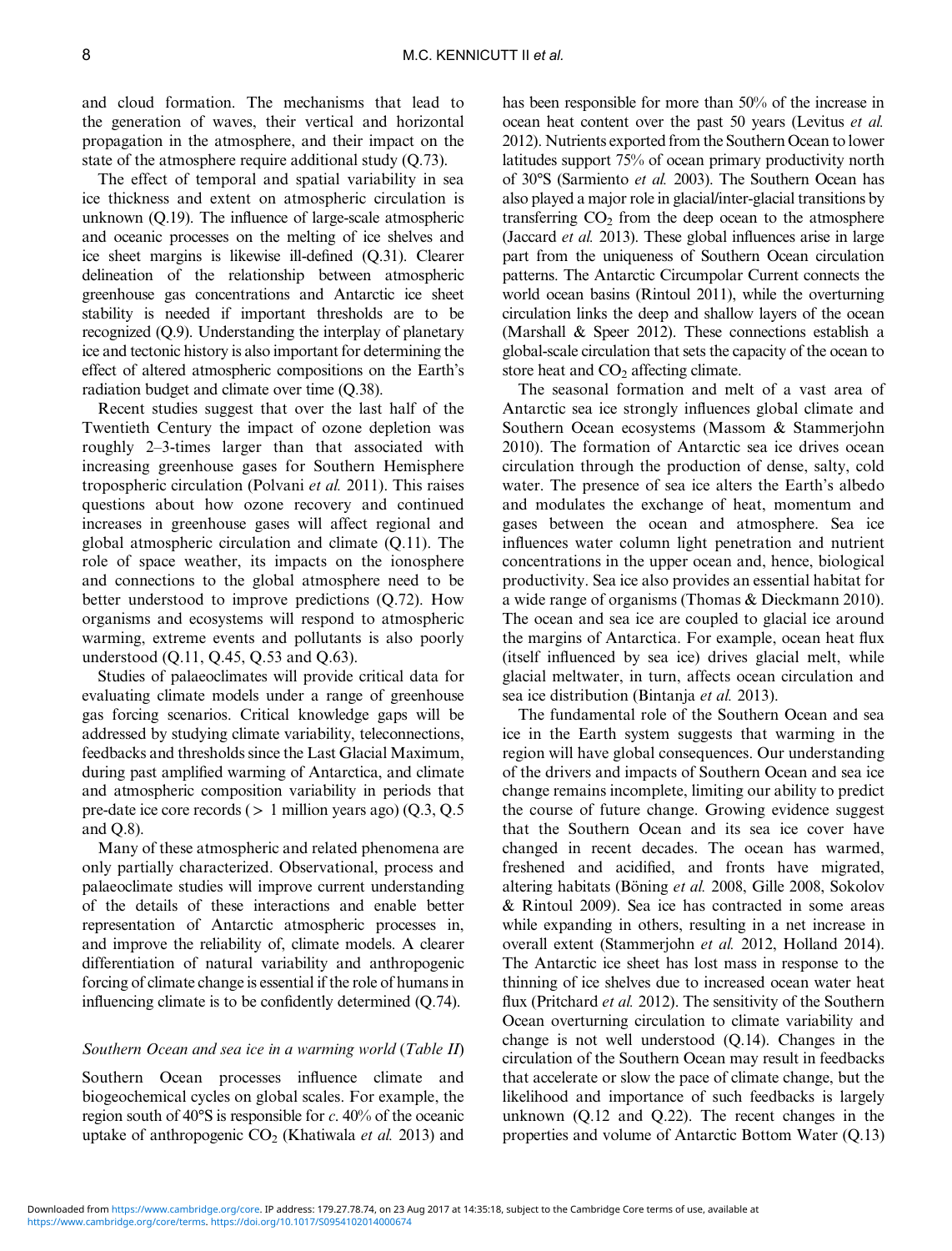<span id="page-6-0"></span>Table III. Antarctic and Southern Ocean Science Horizon Scan questions in clusters 'Antarctic ice sheet and sea level' and 'Dynamic earth – probing beneath Antarctic ice'.

|     | Antarctic ice sheet and sea level                                                                                                                                                                                                                 |     | Dynamic Earth – probing beneath Antarctic ice                                                                                                                                                                |
|-----|---------------------------------------------------------------------------------------------------------------------------------------------------------------------------------------------------------------------------------------------------|-----|--------------------------------------------------------------------------------------------------------------------------------------------------------------------------------------------------------------|
| 24. | How does small-scale morphology in subglacial and continental<br>shelf bathymetry affect Antarctic ice sheet response to changing<br>environmental conditions? (Cross-cuts 'Dynamic Earth')                                                       | 35. | How does the bedrock geology under the Antarctic ice sheet<br>inform our understanding of supercontinent assembly and<br>break-up through Earth's history?                                                   |
| 25. | What are the processes and properties that control the form and<br>flow of the Antarctic ice sheet?                                                                                                                                               | 36. | Do variations in geothermal heat flux in Antarctica provide a<br>diagnostic signature of sub-ice geology?                                                                                                    |
| 26. | How does subglacial hydrology affect ice sheet dynamics, and how<br>important is it? (Cross-cuts 'Dynamic Earth')                                                                                                                                 | 37. | What is the crust and mantle structure of Antarctica and the<br>Southern Ocean, and how do they affect surface motions due                                                                                   |
| 27. | How do the characteristics of the ice sheet bed, such as geothermal<br>heat flux and sediment distribution, affect ice flow and ice sheet<br>stability? (Cross-cuts Dynamic Earth')                                                               | 38. | to glacial isostatic adjustment?<br>How does volcanism affect the evolution of the Antarctic<br>lithosphere, ice sheet dynamics, and global climate? (Cross-cuts                                             |
| 28. | What are the thresholds that lead to irreversible loss of all or part of<br>the Antarctic ice sheet?                                                                                                                                              | 39. | 'Antarctic atmosphere' and 'Antarctic ice sheet')<br>What are and have been the rates of geomorphic change in                                                                                                |
| 29. | How will changes in surface melt over the ice shelves and ice sheet<br>evolve, and what will be the impact of these changes?                                                                                                                      |     | different Antarctic regions, and what are the ages of preserved<br>landscapes?                                                                                                                               |
| 30. | How do oceanic processes beneath ice shelves vary in space and<br>time, how are they modified by sea ice, and do they affect ice loss<br>and ice sheet mass balance? (Cross-cuts 'Southern Ocean')                                                | 40. | How do tectonics, dynamic topography, ice loading and isostatic<br>adjustment affect the spatial pattern of sea level change on all<br>timescales? (Cross-cuts 'Antarctic ice sheet')                        |
| 31. | How will large-scale processes in the Southern Ocean and<br>atmosphere affect the Antarctic ice sheet, particularly the rapid<br>disintegration of ice shelves and ice sheet margins? (Cross-cuts<br>'Antarctic atmosphere' and 'Southern Ocean') | 41. | Will increased deformation and volcanism characterize<br>Antarctica when ice mass is reduced in a warmer world, and if<br>so, how will glacial- and ecosystems be affected? (Cross-cuts<br>'Antarctic life') |
| 32. | How fast has the Antarctic ice sheet changed in the past and what<br>does that tell us about the future?                                                                                                                                          | 42. | How will permafrost, the active layer and water availability in<br>Antarctic soils and marine sediments change in a warming                                                                                  |
| 33. | How did marine-based Antarctic ice sheets change during previous<br>inter-glacial periods?                                                                                                                                                        |     | climate, and what are the effects on ecosystems and<br>biogeochemical cycles? (Cross-cuts 'Antarctic life')                                                                                                  |
| 34. | How will the sedimentary record beneath the ice sheet inform<br>our knowledge of the presence or absence of continental ice?<br>(Cross-cuts 'Dynamic Earth')                                                                                      |     |                                                                                                                                                                                                              |

Questions are assigned numbers for ease of referencing and do not indicate relative importance or rank-order within or between clusters. Questions that cross-cut clusters are indicated with red italics.

remain unexplained. Understanding of the processes controlling the mass, properties and distribution of Antarctic sea ice (Q.15 and Q.18) and its interaction with the atmosphere and ocean is inadequate to predict future conditions with confidence (Q.6, Q.7, Q.19 and Q.20).

Better knowledge of how Southern Ocean circulation and sea ice have varied in the past, on timescales from decadal to glacial cycles, will provide a perspective on the response of the system to future forcing (Q.17 and Q.21). Altered freshwater input from glacial melt, icebergs and precipitation may have widespread consequences for the atmosphere, ocean, cryosphere and associated ecosystems (Q.16 and Q.23). The influence of oceanic and atmospheric processes on floating ice shelves must be better understood to assess the future of the Antarctic ice sheet and sea level rise (Q.30 and Q.31). The responses of marine ecosystems to past (Q.45) and future changes in ocean circulation and acidification, seasonality and stratification are poorly known (Q.60 and Q.65).

## Antarctic ice sheet and sea level (Table III)

The vast volume of water encased in the Antarctic ice sheet has the greatest potential on the planet to dramatically raise global sea levels. For several thousand years, an amount of snow equivalent to 6 mm of global sea level has fallen annually on the ice sheet, and a similar amount has been returned annually to the oceans through basal melting of floating ice and iceberg calving. However, an increasing imbalance in this mass budget has been observed in the past two decades, and the trend is accelerating (Joughin & Alley [2011](#page-14-0), Rignot et al. [2011](#page-15-0), Pritchard et al. [2012,](#page-14-0) Shepherd et al. [2012](#page-15-0), Mouginot *et al.* [2014\)](#page-14-0). Predictions of future ice loss are dependent on ice sheet evolution models which can only be improved by more accurate measurement of ice sheet features, and variability in time and space. The Antarctic ice sheet system is complex in its internal dynamics, and sensitivities to atmospheric and oceanic forcings.

Improved understanding of the processes and ice properties that control the form and flow of ice sheets will be critical to improve models (Q.25). Oceanic processes occurring beneath ice shelves remain largely uncharacterized (Q.30). The effects of large-scale changes in the oceanic and atmospheric forcing on ice sheet stability require better characterization (Q.31). Thresholds in forcing that lead to irreversible loss of all or part of the ice sheet need better definition (Q.28) (Joughin et al. [2014](#page-14-0), Rignot et al. [2014\)](#page-15-0).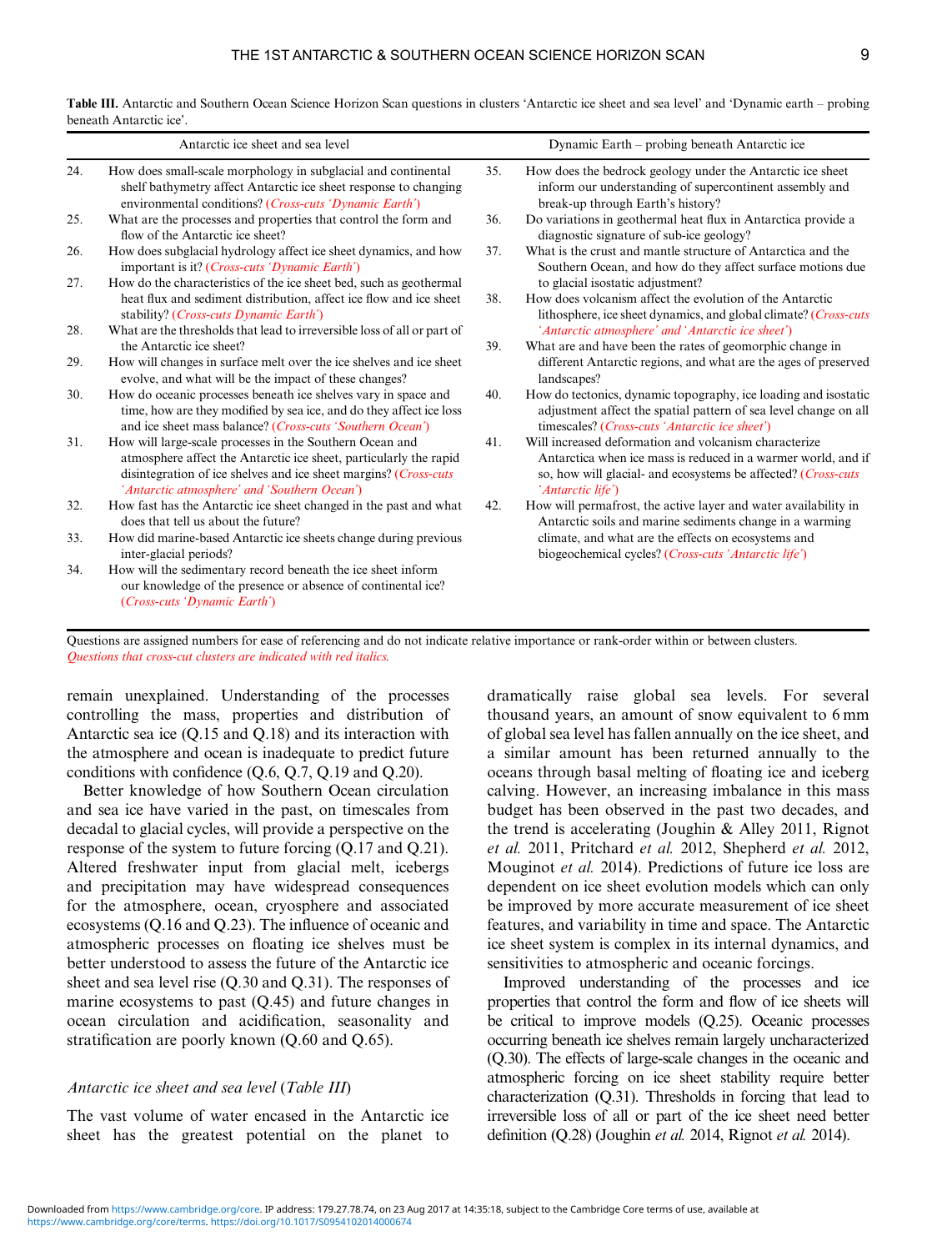Improving the reliability of decadal- to centennial-scale ice sheet behaviour predictions will be essential for predicting sea level rise. The observational record is short and the key processes that control Antarctic ice mass loss that are poorly understood include ice–ocean interactions, the role of surface melt, small-scale morphology in bedrock topography and coastal bathymetry, geothermal heat flux, sediment characteristics and distributions, and subglacial hydrology (Q.24, Q.26, Q.27 and Q.29). The Antarctic continent beneath the ice sheet remains largely unexplored and its properties are poorly known. A more thorough understanding of how ice sheets have responded to past climate change and how marine-based ice sheets responded during previous inter-glacial periods and past amplified warming of Antarctica will improve predictions of the response of the Antarctic ice sheet to a warming world (Q.28, Q.32 and Q.33). Sediment records beneath the ice in the interior of Antarctica will provide unique records of the presence or absence of continental ice over geologic time (Q.34).

# Dynamic Earth – probing beneath Antarctic ice ([Table III](#page-6-0))

The deep-time chronicle of earth preserved in continental bedrock provides evidence of a changing plate tectonic engine, the evolution of life, and the history of planetary ice. Antarctica has played a central role in the evolution of the solid Earth and contains an ancient rock record of the assembly and dispersal of multiple supercontinents, repeated ice ages, and the global distribution of biota across space and time. Antarctica was the keystone of Gondwana and older supercontinents, but the history of its collision and rifting is yet to be fully revealed and linked with formerly neighbouring continents (Dalziel [2013,](#page-13-0) Harley et al. [2013\)](#page-14-0). Continental break-up and intra-plate rifting are associated with extensive magmatism in some areas of Antarctica (Elliot & Fleming [2004](#page-13-0), Rocchi et al. [2005,](#page-15-0) Storey et al. [2013\)](#page-15-0).

Decoding the history of the geological terranes hidden beneath Antarctic ice is essential to understanding how supercontinents assemble and break apart (Q.35), and how mantle plumes may drive continental break-up (Q.38). The Antarctic deep-time fossil record, throughout the changing configurations of supercontinents, provides critical insights into biological evolution and extinction patterns in response to global events and changing palaeoclimates (Q.46) (Francis et al. [2008](#page-13-0)). In particular, Antarctic fossil assemblages demonstrate how both marine and terrestrial ecosystems from the continent and surrounding oceans responded to past warm, high- $CO<sub>2</sub>$  climates in southern high latitudes (Q.45). During more recent glacial periods, the presence of refugia would have been crucial for the survival of life in Antarctica.

Solid earth processes intersect with the evolution of climate, ice sheets and life. Global evidence points to a fundamental role for extensive volcanism in climate change (Timmreck [2012](#page-15-0)). Climate change and solid earth properties linked with volcanism, such as geothermal flux, influence biotic distributions (Fraser et al. [2014](#page-13-0)). Volcanism may affect ice sheet dynamics (Vogel & Tulaczyk [2006](#page-15-0), Corr & Vaughan [2008\)](#page-13-0). The extent and timing of past volcanism in Antarctica, now concealed, must be documented to better understand its effects on the lithosphere, ice sheets and climate (Q.38). Volcanism and seismicity may be triggered by changing ice sheet mass (Stewart et al. [2000,](#page-15-0) Sigmundsson et al. [2010](#page-15-0), Tuffen [2013](#page-15-0)) and vertical displacements of Earth's surface due to ice load fluctuations may influence ice sheet stability (Gómez et al. [2010](#page-14-0)). Antarctica currently has ongoing magmatism beneath the ice sheets (Lough et al. [2013\)](#page-14-0), rapid uplift is already underway where recent ice loss has occurred and the underlying deep mantle is mechanically weak (Groh et al. [2012,](#page-14-0) Nield et al. [2014](#page-14-0)). An improved understanding of crust and mantle properties (O.37), and development of models for Earth deformation and volcanic activity as the ice sheet changes in the future (Q.41) are required to better constrain future trends in volcanism and crustal deformation.

The link between dynamic earth processes and ice sheets is especially important in Antarctica. Tectonics and surface processes control the formation of mountain peaks where ice sheets first grow (DeConto & Pollard [2003](#page-13-0)), the basins where their products are deposited (Naish et al. [2009\)](#page-14-0) and the extent of continental terrain available to host ice sheets (Wilson et al. [2012](#page-15-0)). The strength of the crust and mantle control how the Earth responds to ice loads (Geruo et al. [2013\)](#page-14-0). Subglacial morphology and geological structure (Q.26) are primary influences on ice dynamics and subglacial hydrological regimes (Schoof & Hewitt [2013\)](#page-15-0). High-resolution continent-wide mapping of topography and geological architecture, and sampling of bedrock and basins beneath the ice, are essential for next-generation coupled climate–ice sheet models (Q.32). Geothermal heat flux, virtually unknown across Antarctica (Shapiro & Ritzwoller [2004](#page-15-0), Carson et al. [2014\)](#page-13-0), is a key control on ice behaviour and subglacial hydrology (Q.27) (Llubes et al. [2006\)](#page-14-0) and may indicate the age and extent of crustal terranes and sedimentary basins (Q.36).

Remarkable ancient landscapes beneath ice cover reveal the history of interactions between ice and the solid earth (Jamieson et al. [2010,](#page-14-0) Rose et al. [2013](#page-15-0), Thomson et al. 2013). Dating these landscapes using emerging techniques will lead to new paradigms on both landscape history and surface processes (Q.39). Understanding erosion processes and rates of geomorphological change across the subglacial terrain will enable scientists to decipher feedbacks between tectonic surface displacement, global climate and, critically, the growth and demise of ice sheets. Relative sea level records provide historical data on ice mass change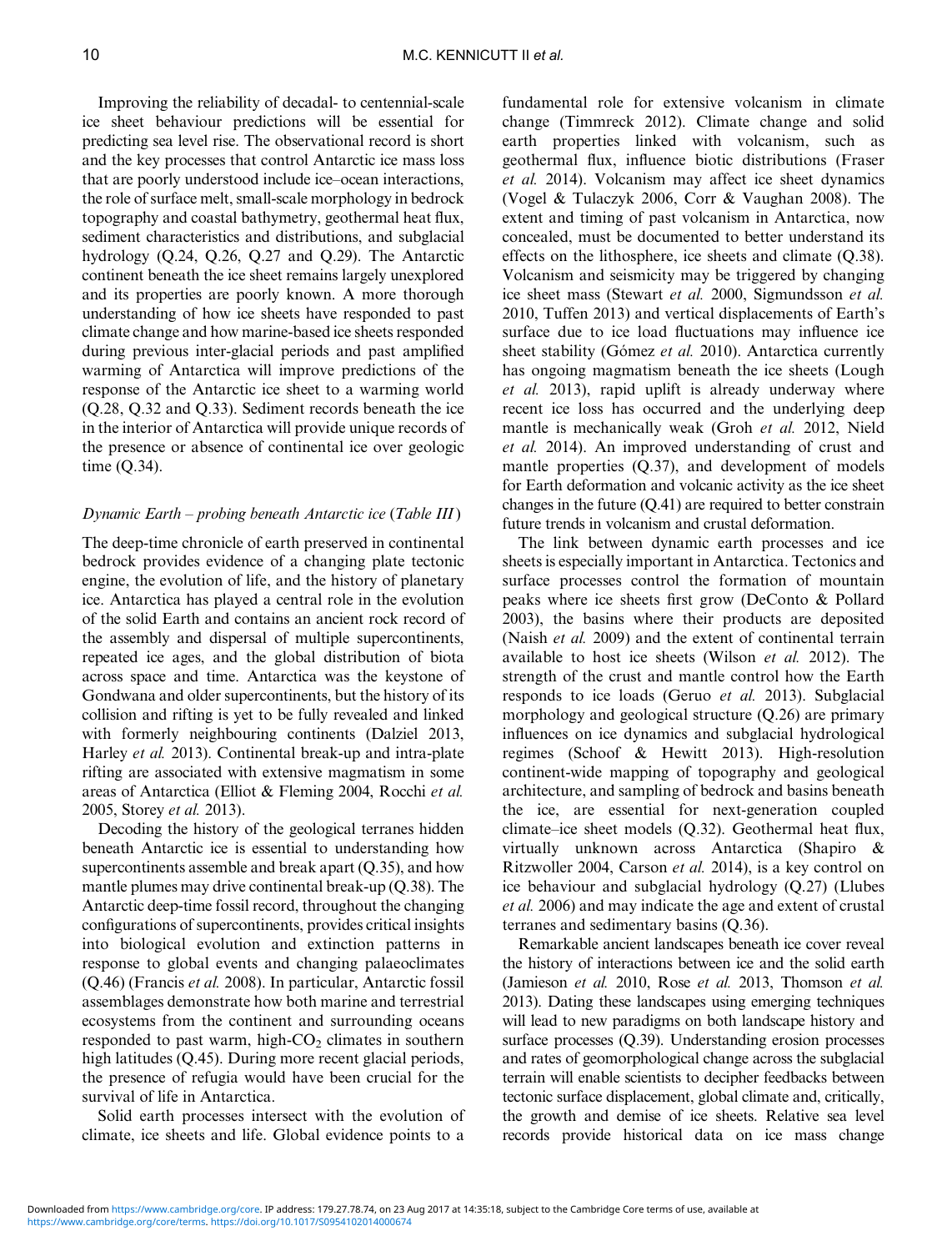|  | Table IV. Antarctic and Southern Ocean Science Horizon Scan questions in cluster 'Antarctic life on the precipice'. |  |
|--|---------------------------------------------------------------------------------------------------------------------|--|
|--|---------------------------------------------------------------------------------------------------------------------|--|

|     | Antarctic life on the precipice                                                                                                                                                        |            |                                                                                                                                                                                                       |
|-----|----------------------------------------------------------------------------------------------------------------------------------------------------------------------------------------|------------|-------------------------------------------------------------------------------------------------------------------------------------------------------------------------------------------------------|
| 43. | What is the genomic basis of adaptation in Antarctic and<br>Southern Ocean organisms and communities?                                                                                  | 55.        | How will invasive species and range shifts of indigenous species change<br>Antarctic and Southern Ocean ecosystems? (Cross-cuts 'Human')                                                              |
| 44. | How fast are mutation rates and how extensive is gene flow in the<br>Antarctic and the Southern Ocean?                                                                                 | 56.        | How will climate change affect the risk of spreading emerging<br>infectious diseases in Antarctica? (Cross-cuts 'Human')                                                                              |
| 45. | How have ecosystems in the Antarctic and the Southern Ocean<br>responded to warmer climate conditions in the past?                                                                     | 57.        | How will increases in the ice-free Antarctic intertidal zone impact<br>biodiversity and the likelihood of biological invasions?                                                                       |
| 46. | (Cross-cuts 'Antarctic atmosphere' and 'Oceans')<br>How has life evolved in the Antarctic in response to dramatic                                                                      | 58.<br>59. | How will climate change affect existing and future Southern Ocean<br>fisheries, especially krill stocks? (Cross-cuts 'Human')                                                                         |
| 47. | events in the Earth's history? (Cross-cuts 'Dynamic Earth')<br>How do subglacial systems inform models for the development of                                                          |            | How will linkages between marine and terrestrial systems change in the<br>future?                                                                                                                     |
| 48. | life on Earth and elsewhere? (Cross-cuts 'Eyes on the sky')<br>Which ecosystems and food webs are most vulnerable in the<br>Antarctic and Southern Ocean, and which organisms are most | 60.        | What are the impacts of changing seasonality and transitional events<br>on Antarctic and Southern Ocean marine ecology, biogeochemistry<br>and energy flow?                                           |
|     | likely to go extinct?                                                                                                                                                                  | 61.        | How will increased marine resource harvesting impact Southern Ocean                                                                                                                                   |
| 49. | How will threshold transitions vary over different spatial and<br>temporal scales, and how will they impact ecosystem<br>functioning under future environmental conditions?            | 62.        | biogeochemical cycles? (Cross-cuts 'Human')<br>How will deep sea ecosystems respond to modifications of deep water<br>formation, and how will deep sea species interact with shallow water            |
| 50. | What are the synergistic effects of multiple stressors and<br>environmental change drivers on Antarctic and Southern<br>Ocean biota?                                                   | 63.        | ecosystems as the environment changes?<br>How can changes in the form and frequency of extreme events be used<br>to improve biological understanding and forecasting? (Cross-cuts                     |
| 51. | How will organism and ecosystems respond to a changing                                                                                                                                 |            | 'Antarctic atmosphere')                                                                                                                                                                               |
| 52. | soundscape in the Southern Ocean?' (Cross-cuts 'Human')<br>How will next-generation contaminants affect Antarctic and                                                                  | 64.        | How can temporal and spatial 'omic-level' analyses of Antarctic and<br>Southern Ocean biodiversity inform ecological forecasting?                                                                     |
|     | Southern Ocean biota and ecosystems?                                                                                                                                                   | 65.        | What will key marine species tell us about trophic interactions and                                                                                                                                   |
| 53. | What is the exposure and response of Antarctic organisms and<br>ecosystems to atmospheric contaminants (e.g. black carbon,                                                             |            | their oceanographic drivers such as future shifts in frontal dynamics<br>and stratification?                                                                                                          |
|     | mercury, sulfur, etc.), and are the sources and distributions of<br>these contaminants changing? (Cross-cuts 'Antarctic<br>atmosphere' and 'Human')                                    | 66.        | How successful will Southern Ocean Marine Protected Areas be in<br>meeting their protection objectives, and how will they affect ecosystem<br>processes and resource extraction? (Cross-cuts 'Human') |
| 54. | How will the sources and mechanisms of dispersal of propagules<br>into and around the Antarctic and Southern Ocean change in                                                           | 67.        | What ex situ conservation measures, such as genetic repositories, are<br>required for the Antarctic and Southern Ocean? (Cross-cuts 'Human')                                                          |
|     | the future?                                                                                                                                                                            | 68.        | How effective are Antarctic and Southern Ocean conservation measures<br>for preserving evolutionary potential? (Cross-cuts 'Human')                                                                   |

Questions are assigned numbers for ease of referencing and do not indicate relative importance or rank-order within or between clusters. Questions that cross-cut clusters are indicated with red italics.

indicating when and where ice has been lost (Q.40). Contemporary changes in bedrock elevation provide a critical proxy record of both past and modern ice mass change (Q.40), modulated by tectonics and the strength of the crust and mantle (Q.37). Archives in rocks deposited in subglacial and proximal marine basins since the development of continental-scale Antarctic glaciation c. 34 million years ago (Q.34) will provide crucial deeptime records to validate model predictions of climate, ice sheet and sea level change (Naish et al. [2009,](#page-14-0) Bowman et al. 2013, Cook et al. 2013b, DeSantis et al. [2009\)](#page-13-0). Documenting the status of permafrost (Q.42) in a warming world (Bockheim et al. [2013\)](#page-13-0) will better define influences on the availability of water in terrestrial ecosystems (Smith et al. [2014](#page-15-0)) and the potential for release of greenhouse gases (Q.10) (DeConto et al. [2012](#page-13-0), Wadham et al. [2012](#page-15-0), [2013\)](#page-15-0).

#### Antarctic life on the precipice  $(Table IV)$

Antarctic living systems have long been thought of as generally simple and species poor, post-glacial, and exceptionally isolated, residing at the low end of the Earth's latitudinal diversity gradient. Over the last decade, a very different picture of the region's biota is emerging. Several taxa and ecosystems, for example those in the deep sea (Brandt et al. [2007\)](#page-13-0) and elsewhere (Clarke & Johnston [2003](#page-13-0), Cary et al. [2010](#page-13-0)), are highly diverse. Regional and global connectivity is greater than supposed (Brandt et al. [2007\)](#page-13-0), and molecular studies have revealed long histories of continental occupancy (Fraser et al. [2012\)](#page-13-0). Antarctic living systems nonetheless occupy a region characterized by environmental extremes typically stressful to life. Temperatures are low, seasonality is pronounced, disturbance is common, and environments are exceptionally patchy (Cary et al. [2010,](#page-13-0) Rogers et al. [2012b](#page-15-0), Gutt et al. [2013](#page-14-0), Fraser et al. [2014\)](#page-13-0). Although life has clearly adapted to these conditions (Rogers et al. [2012a\)](#page-15-0), the basis of this adaptation at the genomic, molecular and cellular levels, the rates of evolution in the region compared with elsewhere, and how the spatial arrangement of populations affects evolutionary and ecological change remain poorly known (Q.43 and Q.44).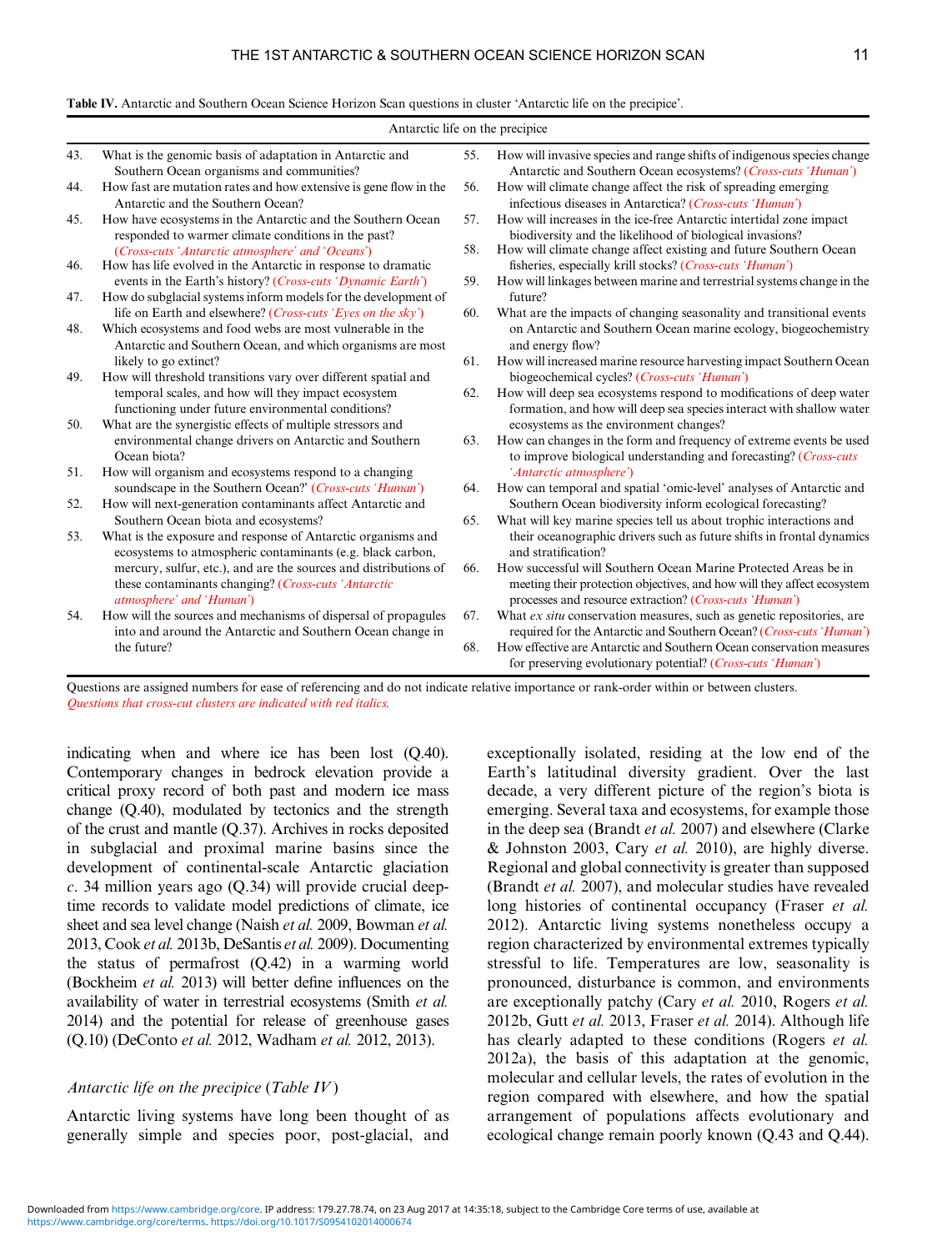<span id="page-9-0"></span>Antarctic taxa are rarely involved in global analyses of evolutionary rate variation (Convey et al. [2014](#page-13-0)), despite the fundamental scientific insights that doing so will bring. Although variation in diversity among groups is appreciated, fresh perspectives are required to understand the role of past events and to elucidate the drivers of diversification that underlie such variation. These include investigation of past events in the Earth's history, and modern 'omic' and ecological approaches (Q.45, Q.46 and Q.47). Such understanding, as well as that obtained from investigating the relative roles of phenotypic plasticity and among-generational change (Gutt et al. [2012](#page-14-0)), is also important for forecasting individual and population-level responses to modern environmental change (Q.11, Q.48, Q.58 and Q.63). Such change impacts diversity, and genomic and food resources (Tin et al. [2009,](#page-15-0) Chown et al. [2012b,](#page-13-0) Turner et al. [2013](#page-15-0)).

In Antarctic marine systems, environmental change drivers include changing climates, sea ice and wind conditions, ocean acidification, increasing resource exploitation, pollution and the threat of biological invasions, and in turn will have important impacts on key processes such as  $CO<sub>2</sub>$  uptake  $(Q.22, Q.23, Q.52, Q.52)$ Q.54, Q.57, Q.60, Q.61 and Q.65). Connections between shallower water and deep sea species and ecosystems, and the effect of modifications of deep water formation and environmental change on these interactions are poorly understood (Q.62). For terrestrial systems, the drivers include climate change, the impacts of invasive alien species, local pollution and increasing human impacts (Q.52, Q.53 and Q.54). Changing infectious disease risks are important in both systems (Kerry & Riddle [2009\)](#page-14-0), and for humans, but these risks and their consequences are little investigated (Q.56 and Q.80).

While studies of the outcomes of single change drivers are underway, investigations of interactions among them are uncommon (Byrne & Przeslawski [2013\)](#page-13-0). Nonetheless, it is clear that environments seldom vary in a simple way, and that many kinds of environmental change are simultaneously taking place. Investigating such interactions is complicated by the difficulty of the large experiments required. New techniques will be needed to overcome these limitations (Q.50 and Q.64). Because many systems have thresholds, which are often irreversible (Barnosky et al. [2012](#page-13-0)), incorporating forecasts of when such thresholds may be reached, especially in response to extreme events, is a critical requirement for future work (Q.49 and Q.63). Little is known about how crossing these thresholds might affect Antarctic biodiversity and its increasing importance as a valuable resource for human livelihoods.

Likewise, knowledge is scant about how changing physical conditions, such as permafrost on land, sea ice change in the intertidal and deep water formation, might affect biodiversity, or whether some taxa may be used as indicators of the impacts of these changes (Q.42, Q.62 and Q.65). Major marine monitoring programmes currently rely on specific species as biological indicators, but among these species variable and incongruent responses are already clear (Constable et al. [2014](#page-13-0)). The mechanisms that underlie these trends and how they relate to other taxa and ecosystems are unknown. Management responses, to secure the biodiversity and resources of the region are dependent on such information. Conservation management actions also depend on other knowledge, such as being able to distinguish range shifts from anthropogenic introductions in marine and terrestrial systems (Chown et al. [2012a](#page-13-0)) (Q.55 and Q.66). Genetic repositories and similar ex situ conservation measures will serve critical roles in defining and preserving existing biodiversity (Q.67), though they are little explored in the region. Conservation approaches to secure evolutionary

Table V. Antarctic and Southern Ocean Science Horizon Scan questions in clusters 'Near-Earth space and beyond – eyes on the sky' and 'Human presence in Antarctica'.

|     | Near-Earth space and beyond $-$ eyes on the sky                                                                         |     | Human presence in Antarctica                                                                                                            |
|-----|-------------------------------------------------------------------------------------------------------------------------|-----|-----------------------------------------------------------------------------------------------------------------------------------------|
| 69. | What happened in the first second after the universe began?                                                             | 74. | How can natural and human-induced environmental changes be                                                                              |
| 70. | What is the nature of the Dark Universe and how is it<br>affecting us?                                                  |     | distinguished, and how will this knowledge affect Antarctic<br>governance? ( <i>Cross-cuts all other clusters</i> )                     |
| 71. | What are the differences in the inter-hemispheric conjugacy<br>between the ionosphere and that in the lower, middle and | 75. | What will be the impacts of large-scale, direct human modification of<br>the Antarctic environment? (Cross-cuts 'Antarctic life')       |
|     | upper atmospheres, and what causes those differences?                                                                   | 76. | How will external pressures and changes in the geopolitical                                                                             |
| 72. | How does space weather influence the polar ionosphere and                                                               |     | configurations of power affect Antarctic governance and science?                                                                        |
|     | what are the wider implications for the global atmosphere?<br>(Cross-cuts 'Antarctic atmosphere')                       | 77. | How will the use of Antarctica for peaceful purposes and science be<br>maintained as barriers to access change?                         |
| 73. | How do the generation, propagation, variability and<br>climatology of atmospheric waves affect atmospheric              | 78. | How will regulatory mechanisms evolve to keep pace with Antarctic<br>tourism?                                                           |
|     | processes over Antarctica and the Southern Ocean?                                                                       | 79. | What is the current and potential value of Antarctic ecosystem services?                                                                |
|     | (Cross-cuts 'Antarctic atmosphere')                                                                                     | 80. | How will humans, diseases and pathogens change, impact and adapt to<br>the extreme Antarctic environment? (Cross-cuts 'Antarctic life') |

Questions are assigned numbers for ease of referencing and do not indicate relative importance or rank-order within or between clusters. Questions that cross-cut clusters are indicated with red italics.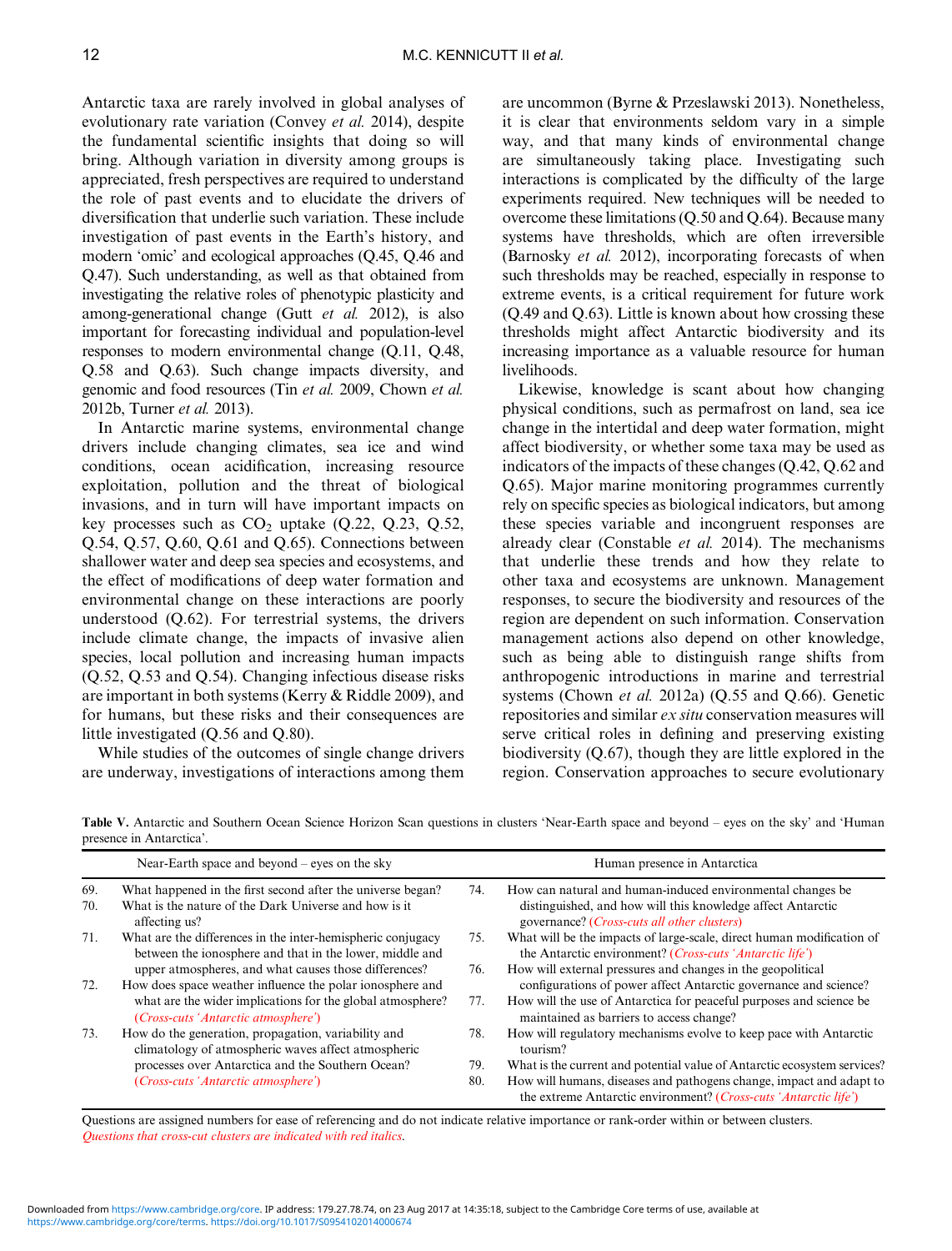potential are similarly underexplored though important (Q.68). To date, much management action has dealt separately with the marine and terrestrial environments, as a consequence both of political convenience and of a lack of evidence about the changing links between these systems. Future action will require tighter integration of understanding and management (Q.59, Q.74 and Q.75).

## Near-Earth space and beyond – eyes on the sky ([Table V](#page-9-0))

Looking outward into space from Antarctica holds the promise of answering long-standing cosmological questions about our place in the universe and whether we are alone. Antarctica offers a unique vantage point from which to observe space, ranging from the upper levels of the atmosphere to the edge of the universe. Astrophysical observations require minimum interference from the Earth's atmosphere; low thermal background, low absorption and high angular resolution. Programmes that benefit most from these conditions are those aimed at understanding the overarching processes in the universe, from the origin of structure in the first few moments after the Big Bang (Q.69), through the nature of dark matter (Q.70) and the evolution of galaxies, to the birth and life-cycle of stars, and the formation of planetary systems around those stars. Antarctic observatories can be justified only for science that cannot be done cost-effectively, or at all, from lower latitude locations.

The Antarctic plateau is the only place on Earth where space observations at terahertz frequencies can be efficiently conducted (Yang et al. [2010](#page-15-0)), and blue ice areas are ideal for meteorite collection where ice flow and ablation bring them to the surface (Harvey [2003\)](#page-14-0). Experiments already deployed at the South Pole, on the Antarctic high-plateau and as balloon payloads have demonstrated the advantages of observing space from Antarctica (Burton [2010](#page-13-0)). Key understanding of many aspects about the birth of the universe has come from Cosmic Microwave Background observations from the South Pole and McMurdo Stations (De Bernardis et al. [2000,](#page-13-0) Hanson et al. [2013](#page-14-0), Ade et al. [2014\)](#page-13-0). Dark matter makes up some 27% of the universe, while dark energy represents another 69%. 'Normal' matter makes up the remaining 4%, although even this includes ultra-high energy particles whose origin is unknown (Hoover *et al.*) [2010\)](#page-14-0). Identifying the origin of neutrinos is yet another puzzle (Aartsen et al. [2013](#page-13-0)). Unravelling the mysteries of the Dark Universe is one of the Twenty-first Century's most intriguing challenges (Q.70). Twenty years ago, no planets were known outside the solar system. As of May 2014, over 1700 planets around other stars have been confirmed (NASA 2014). In 20 years' time, studies of the atmospheric composition of these extra-solar planets should be routine and a major goal is detection of the presence of extra-terrestrial life. The diversity and evolution of Antarctic life may hold clues to the existence of life elsewhere in the universe and how best to unequivocally detect it (Q.47).

Conditions in interplanetary space, and how changes in this environment affect Earth's upper atmosphere, are known as 'space weather'. Inter-hemispheric conjugacy is the simultaneous response of magnetically paired regions of the Earth's two hemispheres to external forcing. Understanding this phenomenon in the polar regions remains a challenge. The extent to which conjugacy varies throughout the upper regions of the atmosphere is unknown (Q.71). The polar regions are particularly susceptible to the effects of space weather, as mass, momentum and energy of the solar wind are funnelled down the Earth's magnetic field lines. Understanding how the solar wind affects the polar upper atmosphere, and how these effects propagate around the globe, is a pressing scientific challenge with significant financial implications (Q.72). Upper atmospheric disturbances have the potential to disrupt communications, GPS navigation and electrical power systems. Therefore, a capability to predict space weather, and its impact, is vital (Baker et al. [2012](#page-13-0)).

Atmospheric waves range in scale from localized disturbances to planetary-scale waves (e.g. Rossby waves; Lanzerotti & Park [2013](#page-14-0)). They include predictable phenomena, such as atmospheric tides, and one-off events as a result of, for example, earthquakes. Understanding the effect that waves generated in the polar regions have on the rest of the globe is crucial to the further development of global climate models (Q.73).

## Human presence in Antarctica (Table  $V$ )

The presence of humans in the Antarctic region is multifaceted. While human impacts are well understood in some contexts (Frenot et al. [2005](#page-14-0), Tin et al. [2009](#page-15-0), Klein et al. [2014\)](#page-14-0), in others they are not as well characterized. Human activities far removed from Antarctica also have an influence on the Antarctic environment, including ozone depletion (Q.11), climate warming (various Qs) and atmospheric transport of pollutants (Q.52 and Q.53). Indications are that human presence in the Antarctic will increase and diversify in the next two decades (Chown et al. [2012b](#page-13-0), Woehler et al. [2013](#page-15-0)). Pressures to exploit Antarctic fisheries and oil, gas and mineral deposits are expected to increase as the global population grows (Q.58). Interest in discovering new biological products and pressures from tourism are both mounting and may diminish Antarctic wilderness values (Q.78). Possible land-based and expanded adventure tourism may strain current tourism regulatory regimes (Bastmeijer et al. [2008\)](#page-13-0). Technological advances and climate change may enable large-scale, direct human modifications of the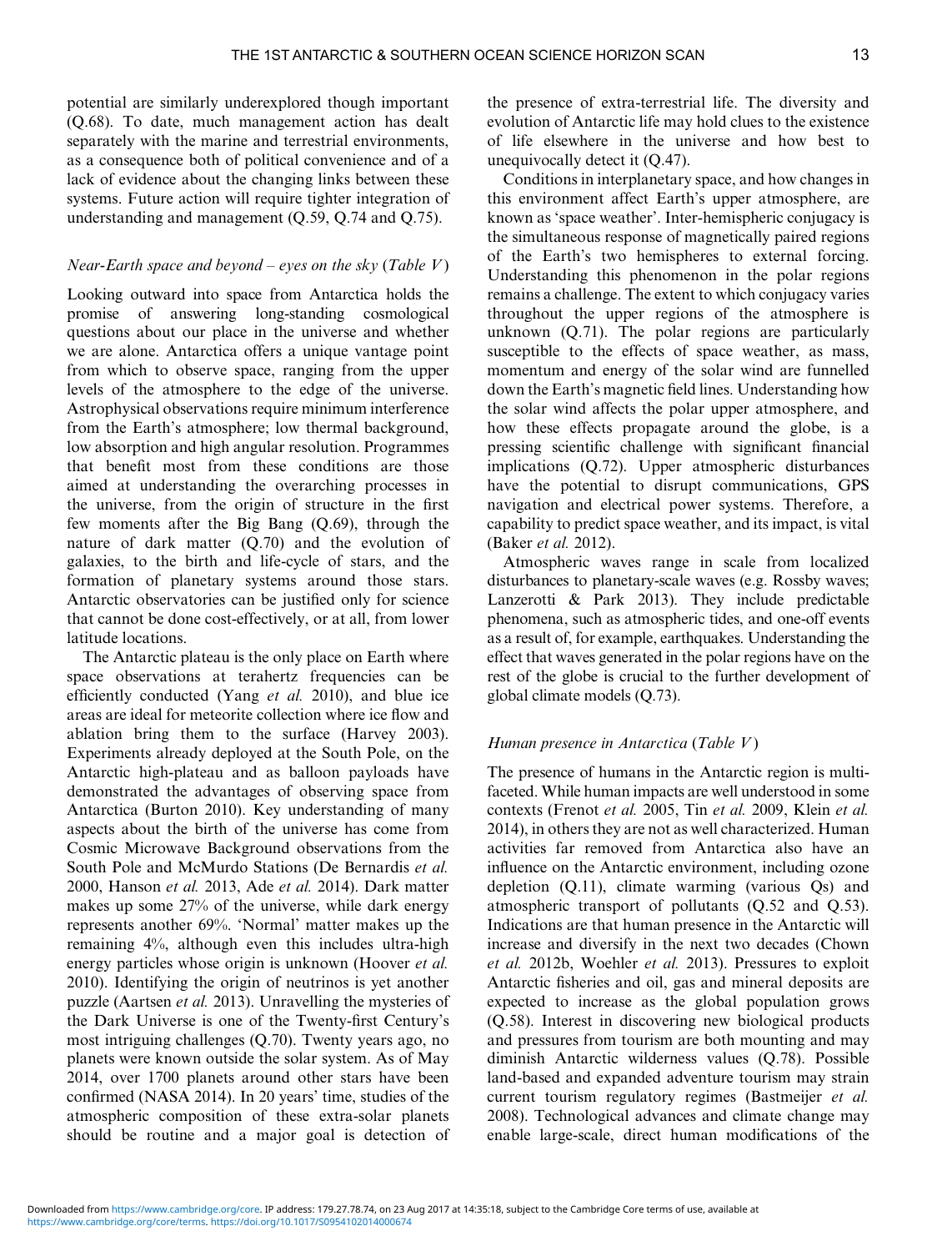Antarctic environment and facilitate access to regions once thought to be protected by their sheer isolation and inhospitable nature (Q.75 and Q.77). As more people visit and the scope of activities diversifies, the risk of introduction of invasive species (Q.55), diseases and pathogens, whose impacts and abilities to adapt to the Antarctic environment are now only beginning to be understood (Frenot et al. [2005,](#page-14-0) Convey et al. [2014](#page-13-0)), will increase (Q.56 and Q.80). How humans themselves, and their behaviours, will adapt to and mitigate the risks of more frequent and longer stays in this extreme environment remains an open question (Q.80).

While many states have yet to accede to the Antarctic Treaty and its conservation measures and conventions, national interest in establishing or expanding operations in Antarctica signal changing priorities and motivations for a presence in the region (Q.76) (Brady [2012\)](#page-13-0). The Antarctic governance regime is being tested by these pressures as it manages progressively more intractable environmental concerns within a changing Antarctic security and geopolitical framework (Q.76) (Hemmings [2009](#page-14-0), Dodds [2010,](#page-13-0) Rothwell [2010](#page-15-0), Joyner [2011,](#page-14-0) Chown et al. [2012b](#page-13-0), Foster [2013](#page-13-0), Hemmings et al. [2013\)](#page-14-0).

Antarctic international governance, and much of the co-operation in scientific endeavours, is grounded in the Antarctic Treaty System. The number of nations that are signatories or have acceded to the regulatory framework of the Antarctic Treaty has increased in recent years (e.g. Monaco 2008, Belarus 2009, Portugal 2011, Malaysia 2011 and Pakistan 2012) and now number fifty. This includes a significant percentage of the world's population; however, it is less than 26% of the 193 member nations of the United Nations, and there are noticeable regions of the world that are not represented, including Africa and the Middle East. Since the inception of the Treaty, only 17 additional countries have risen to the level of a signatory which allows full participation in decision making. National interest in establishing or expanding operations has led to the establishment of new Antarctic stations (e.g. Belgium, India, China and Korea), the replacement of aging stations (e.g. UK and Germany) and the building of ice capable ships to increase access (e.g. China and Korea). States that have not acceded to the Antarctic Treaty may have interests in resource exploitation in the Antarctic, and non-state actors may become important. External pressures and changing global geopolitical configurations may adversely affect Antarctic governance and the conduct of science (Q.77).

Many of the challenges resulting from the presence of humans in Antarctica can only be addressed with a sound science evidence base. If Antarctica's ecosystems and intrinsic values are to be protected, lessons learned elsewhere and the principles of modern conservation science must be applied (Shaw et al. [2014](#page-15-0)). The efficacy of various conservation strategies will depend on being able to document attainment of their objectives through sciencebased approaches (Q.51, Q.66 and Q.68). The goal of sustainable management of marine resource extraction, such as fisheries, can best be supported through evidencebased management within the context of a changing climate (Q.58 and Q.61). Robust predictions of future human activities in Antarctica and understanding the value humans place on Antarctica (Grant et al. [2013](#page-14-0)) (Q.79) are essential. The recognition of the role that humans play in observed change relies on being able to discern anthropogenic change from natural variability to inform conservation and protection efforts, and policy making (Q.74).

## The way forward

# Technological challenges and extraordinary logistical requirements

Answering the 80 scientific questions identified through the horizon scan will require solutions to a wide array of technological challenges, and extraordinary logistical support and access to Antarctica and the Southern Ocean. Innovative experimental designs, new applications of existing technology, invention of next-generation technologies and the development of novel air-, spaceand animal-borne observing or logging technologies will be essential. Methodologies, instruments and sensors, from those that can probe at the cellular level to those that can see to the edge of the universe, will be needed. Some of these observing technologies will need to be autonomously deployed for extended periods. New, unbiased and 'clean' methodologies are required for the retrieval of samples of air, biota, sediment, rock, ice and water under challenging conditions in remote locations such as beneath ice shelves, the deep sea and under ice sheets.

Future research in Antarctica will require expanded, year-round access to the continent and the Southern Ocean. Innovation is also needed to allow those who may never go to the ice to access information, data and samples in real-time or through archives, databases and repositories. Improved coupled, integrated models are essential to portray what is a highly inter-connected and inter-dependent system of systems, if predictions with the precision and spatial resolution that are required for policy and decision making are to be possible. Astrophysics research, including cosmology, will require exquisitely sensitive sensors and facilities to house these capabilities on the high Antarctic plateau and deploy on ultra-long duration balloons. Networks of stations that continuously monitor the Earth's upper atmosphere in both polar regions will be essential to support near-Earth space research. Barriers to international collaboration need to be minimized, and new innovative, mutually beneficial and efficient models for partnerships that share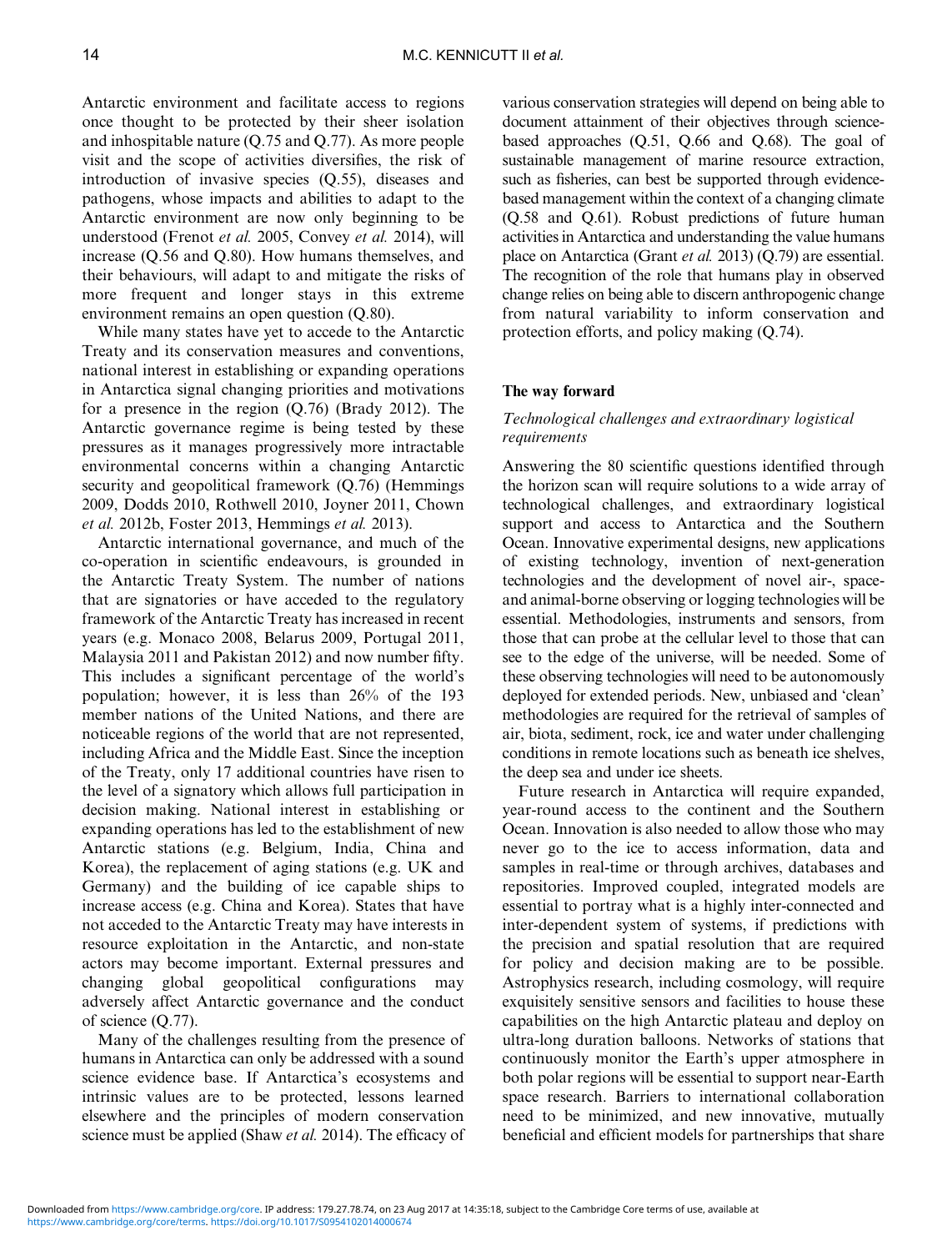ideas, data, logistics and facilities need to be explored. In turn, enhanced science support will require innovative and effective conservation and policy regimes to facilitate science while minimizing environmental compromises.

## Horizon scan lessons learned

As the 1st Antarctic and Southern Ocean Science Horizon Scan, this view of the future will need to be revised and updated on a regular basis taking into account the latest scientific and global developments. Each scan begins with a set of assumptions and the current state-of-knowledge, and these underpinnings will undoubtedly change over time. Regular and sustained forward thinking exercises allow for course corrections and recognition of emerging trends that are critical to shorter timeframe strategic planning efforts.

Several lessons learned from this exercise will benefit future horizon scans. Preparation and consultation leading up to the final gathering of experts is essential to optimize the limited time available. A key element of the philosophy of a horizon scan is to set aside self-interest and short-term needs, and to focus on the future of the science a whole. Early selection and engagement of a sub-set of people to lead discussions and produce scan reports is essential. A cadre of experienced assistants conversant with the technologies and methodologies of the scan is critical for ensuring that Retreat time is well spent and the process is efficiently managed. Sorting (binning) of questions at the onset, scheduling and merging of sessions during the Retreat, clustering of final questions, and naming of clusters/themes are all important elements of the process that require extensive discussion. The final cluster/theme 'names' are important in outreach and dissemination of the outcomes beyond the experts.

An extensive and well organized plan for the dissemination of horizon scan outputs is essential to optimize impact and visibility. Antarctic and Southern Ocean science objectives and questions should be globally connected and not overly parochial, having relevance beyond the region while maintaining a place for individual researchers and curiosity-driven science. The breadth of modern Antarctic science is wide and there are many 'communities'. Any vision must capture this full view with special effort to ensure that smaller communities are adequately represented. In the end, Antarctic and Southern Ocean science competes with all other areas of science for resources and is best justified on the excellence, impact and uniqueness of the opportunity.

#### The promise of Antarctic and Southern Ocean science

Society faces many daunting, global-scale issues including a warming atmosphere and ocean, rising sea level and threats to living systems and the services they deliver. Antarctic and Southern Ocean science has been (Nature web focus 2014), and will continue to be, critical for discerning how human actions are altering our planet. Building on the foundations of past successes, the new knowledge to be gained from next-generation Antarctic and Southern Ocean science will be essential for informing society's decisions as we try to discern those actions that are most likely to affect our planet's present trajectory.

The first horizon scan has laid out a detailed and ambitious roadmap that will require a co-ordinated portfolio of international scientific efforts to realize the potential offered by science in the southern polar regions. Furthermore, Antarctic science underpins the management and governance of Antarctica through the Antarctic Treaty System. The maintenance of the region as an international place for peace and scientific research relies on authoritative and objective scientific advice. Co-ordination of Antarctic and Arctic research will also be increasingly important, as both poles exert influences and respond to changes in the earth and climate systems in ways not seen elsewhere on the planet. A co-ordinated portfolio of cross-disciplinary science, based on new models of international collaboration, will be essential. No one scientist, programme or even nation can reach these lofty aspirations alone, and success will be borneout by the practical solutions delivered as we navigate our way together into an uncharted future.

## Acknowledgements

The authors of this paper and the organizers of the 1st SCAR Antarctic and Southern Ocean Science Horizon Scan recognize the financial support that made this event possible. Major financial support was provided by the Tinker Foundation. Substantial financial support was provided by Antarctica New Zealand, The New Zealand Antarctic Research Institute, the Scientific Committee on Antarctic Research (SCAR), the Council of Managers of National Antarctic Programs (COMNAP), the Alfred Wegner Institut, Helmholtz Zentrum für Polar und Meeresforschung (Germany), and the British Antarctic Survey (UK). Support was provided by the Antarctic Climate & Ecosystems Cooperative Research Centre (Australia), the Canadian Polar Commission, the Climate and Cryosphere Program, the Instituto Antártico Chileno, Kelly Tarlton's Sea Life Aquarium, the Korean Polar Research Institute, Monash University (Australia), the National Institute of Polar Research (Japan), New Zealand Post, the Polar Research Institute of China, the Programma Nazionale di Ricerche in Antartide (Italy) and the University of Malaya. The support of the SCAR Secretariat and Antarctica New Zealand staff is gratefully recognized. The authors thank three anonymous reviewers for their constructive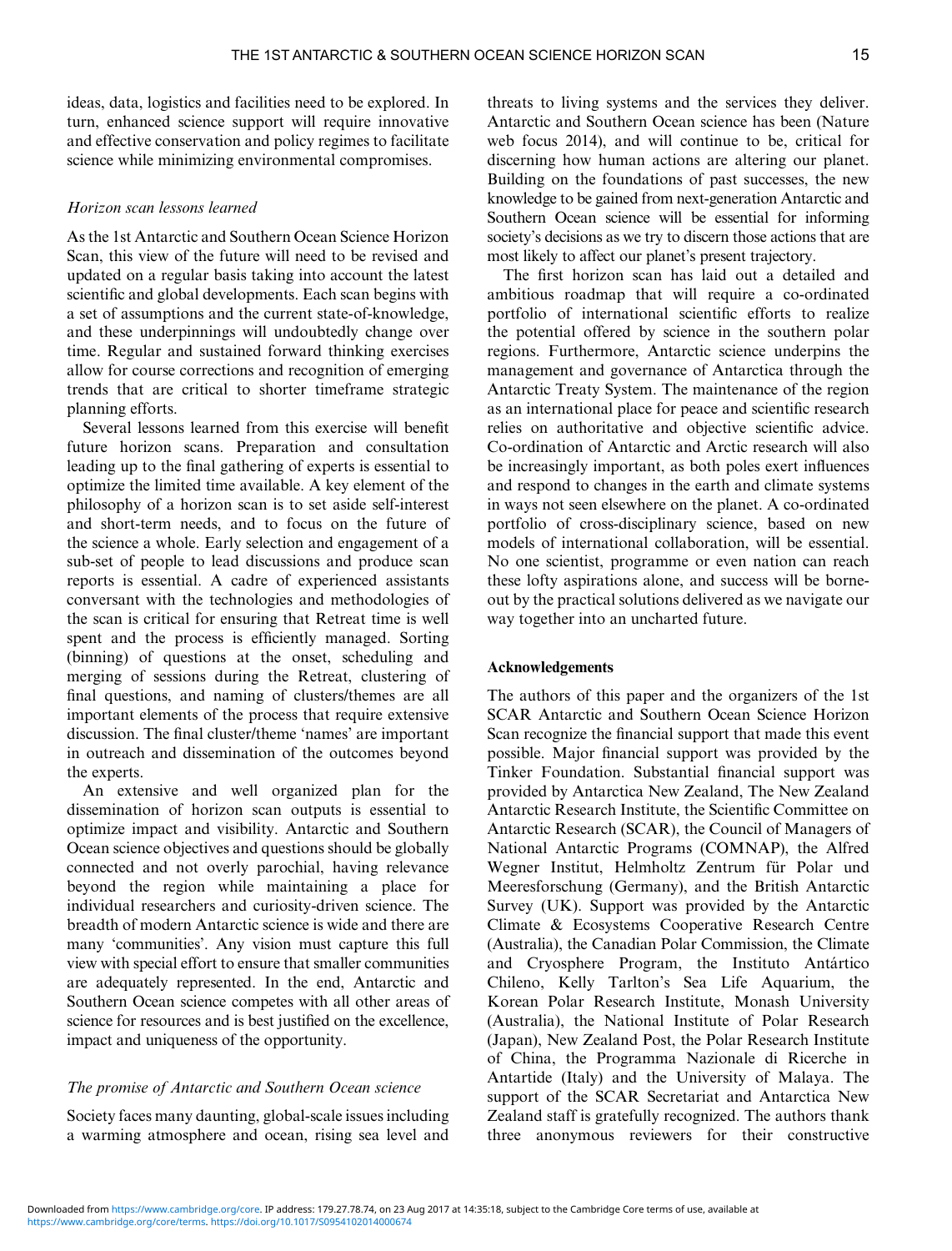<span id="page-13-0"></span>comments that improved the manuscript. Finally, thank you to those that submitted questions and nominated Retreat attendees. The contribution of each author is specified in Supplemental Table S1.

#### Supplemental material

Two supplemental tables will be found at [http://dx.doi.](http://dx.doi.org/10.1017/S0954102014000674) [org/10.1017/S0954102014000674.](http://dx.doi.org/10.1017/S0954102014000674)

## **References**

- AARTSEN, M.G., ABBASI, R., ABDOU, Y. et al.; ICECUBE COLLABORATION. 2013. Measurement of atmospheric neutrino oscillations with IceCube. Physical Review Letters, 111, 10.1103/PhysRevLett. 111.081801.
- ADE, P.A.R., AIKIN, R.W., BARKATS, D., et al.; BICEP2 COLLABORATION. 2014. Detection of B-mode polarization at degree angular scales by BICEP2. Physical Review Letters, 112, 10.1103/ PhysRevLett.112.241101.
- BAKER, D.N., LI, X., PULKKINEN, A., NGWIRA, C.M., MAYS, M.L., GALVIN, A.B. & SIMUNAC, K.D.C. 2012. A major solar eruptive event in July 2012: defining extreme space weather scenarios. Space Weather - The International Journal of Research and Applications, 11, 585–591.
- BARNOSKY, A.D., HADLY, E.A., BASCOMPTE, J., et al. 2012. Approaching a state shift in Earth's biosphere. Nature, 486, 52–58.
- BASTMEIJER, K., LAMERS, M. & HARCHA, J. 2008. Permanent land-based facilities for tourism in Antarctica: the need for regulation. Review of European Comparative & International Environmental Law, 17, 84–99.
- BINTANJA, R., VAN OLDENBORGH, G.J., DRIJFHOUT, S.S., WOUTERS, B. & KATSMAN, C.A. 2013. Important role for ocean warming and increased ice-shelf melt in Antarctic sea-ice expansion. Nature Geoscience, 6, 376–379.
- BOCKHEIM, J., VIEIRA, G., RAMOS, M., LÓPEZ-MARTÍNEZ, J., SERRANO, E., GUGLIELMIN, M., WILHELM, K. & NIEUWENDAM, A. 2013. Climate warming and permafrost dynamics in the Antarctic Peninsula region. Global and Planetary Change, 100, 215–223.
- BÖNING, C.W., DISPERT, A., VISBECK, M., RINTOUL, S.R. & SCHWARZKOPF, F.U. 2008. The response of the Antarctic Circumpolar Current to recent climate change. Nature Geoscience, 1, 864–869.
- BOWMAN, V.C., FRANCIS, J.E. & RIDING, J.B. 2013. Late Cretaceous winter sea ice in Antarctica? Geology, 41, 1227–1230.
- BRADY, A.M. 2012. Polar stakes: China's polar activities as a benchmark for intentions. China Brief, 12, 11–15.
- BRANDT, A., GOODAY, A.J., BRANDAO, S.N. et al. 2007. First insights into the biodiversity and biogeography of the Southern Ocean deep sea. Nature, 447, 307–311.
- BROMWICH, D.H., NICOLAS, J.P., MONAGHAN, A.J., LAZZARA, M.A., KELLER, L.M., WEIDNER, G.A. & WILSON, A.B. 2013. Central West Antarctica among the most rapidly warming regions on Earth. Nature Geoscience, 6, 139–145.
- BURTON, M.G. 2010. Astronomy in Antarctica. Astronomy and Astrophysics Review, 18, 417–469.
- BYRNE, M. & PRZESLAWSKI, R. 2013. Multistressor impacts of warming and acidification of the ocean on marine invertebrates' life histories. Integrative and Comparative Biology, 53, 582–596.
- CARSON, C.J., MCLAREN, S., ROBERTS, J.L., BOGER, S.D. & BLANKENSHIP, D.D. 2014. Hot rocks in a cold place: high sub-glacial heat flow in East Antarctica. Journal of the Geological Society, 171, 9–12.
- CARY, S.C., MCDONALD, I.R., BARRETT, J.E. & COWAN, D.A. 2010. On the rocks: the microbiology of Antarctic Dry Valley soils. Nature Reviews Microbiology, 8, 129–138.
- CHOWN, S.L., HUISKES, A.H.L., GREMMEN, N.J.M. et al. 2012a. Continent-wide risk assessment for the establishment of nonindigenous species in Antarctica. Proceedings of the National Academy of Sciences of the United States of America, 109, 4938–4943.
- CHOWN, S.L., LEE, J.E., HUGHES, K.A. et al. 2012b. Challenges to the future conservation of the Antarctic. Science, 337, 158–159.
- CLARKE, A. & JOHNSTON, N.M. 2003. Antarctic marine benthic diversity. Oceanography and Marine Biology: an Annual Review, 41, 47–114.
- CONSTABLE, A.J., MELBOURNE-THOMAS, J., CORNEY, S.P., et al. 2014. Climate change and Southern Ocean ecosystems I: how changes in physical habitats directly affect marine biota. Global Change Biology, 10.1111/gcb.12623.
- CONVEY, P., CHOWN, S.L., CLARKE, A., et al. 2014. The spatial structure of Antarctic biodiversity. Ecological Monographs, 84, 203–244.
- COOK, C.N., POSSINGHAM, H.P. & FULLER, R.A. 2013a. Contribution of systematic reviews to management decisions. Conservation Biology, 27, 902–915.
- COOK, C.P., VAN DE FLIERDT, T., WILLIAMS, T., et al. 2013b. Dynamic behaviour of the East Antarctic Ice Sheet during Pliocene warmth. Nature Geoscience, 6, 765–769.
- CORR, H.F.J. & VAUGHAN, D.G. 2008. A recent volcanic eruption beneath the West Antarctic Ice Sheet. Nature Geoscience, 1, 122–125.
- DALZIEL, I.W.D. 2013. Antarctica and supercontinental evolution: clues and puzzles. Earth and Environmental Science Transactions of the Royal Society of Edinburgh, 104, 3–16.
- DE BERNARDIS, P., ADE, P.A.R., BOCK, J.J., et al. 2000. A flat Universe from high-resolution maps of the cosmic microwave background radiation. Nature, 404, 955–959.
- DECONTO, R.M. & POLLARD, D. 2003. Rapid Cenozoic glaciation of Antarctica induced by declining atmospheric  $CO<sub>2</sub>$ . Nature, 421, 245–249.
- DECONTO, R., GALEOTTI, S., PAGANI, M., TRACY, D., SCHAEFER, K., ZHANG, T.J., POLLARD, D. & BEERLING, D.J. 2012. Past extreme warming events linked to massive carbon release from thawing permafrost. Nature, 484, 87–91.
- DESANTIS, L., LEVY, R., NAISH, T., RACK, F., DECONTO, R. & ESCUTIA, C. 2009. Proposal for future Antarctic margin paleoclimate scientific drilling under the IODP. INVEST white paper. Granada: SCAR-ACE Symposium, 18 pp.
- DING, Q.H., STEIG, E.J., BATTISTI, D.S. & KUTTEL, M. 2011. Winter warming in West Antarctica caused by central tropical Pacific warming. Nature Geoscience, 4, 398–403.
- DODDS, K. 2010. Governing Antarctica: contemporary challenges and the enduring legacy of the 1959 Antarctic Treaty. Global Policy, 1, 108–115.
- ELLIOT, D.H. & FLEMING, T.H. 2004. Occurrence and dispersal of magmas in the Jurassic Ferrar Large Igneous Province, Antarctica. Gondwana Research, 7, 223–237.
- FOSTER, C.F. 2013. Antarctic resources and human security. In HEMMINGS, A.D., ROTHWELL, D.R. & SCOTT, K.N., eds. Antarctic security in the twenty-first century: legal and policy perspectives. London and New York, NY: Routledge, 154–171.
- FRANCIS, J.E., ASHWORTH, A., CANTRILL, D.J., CRAME, J.A., HOWE, J., STEPHENS, R., TOSOLINI, A.M. & THORN, V. 2008. 100 million years of Antarctic climate evolution: evidence from fossil plants. In Cooper, A. K., BARRETT, P.J., STAGG, H., STOREY, B., STUMP, E., WISE, W. & THE 10TH ISAES EDITORIAL TEAM. eds. Antarctica: a keystone in a changing world. Washington, DC. The National Academic Press, 19–27.
- FRASER, C.I., NIKULA, R., RUZZANTE, D.E. & WATERS, J.M. 2012. Poleward bound: biological impacts of Southern Hemisphere glaciation. Trends in Ecology & Evolution, 27, 462–471.
- FRASER, C.I., TERAUDS, A., SMELLIE, J., CONVEY, P. & CHOWN, S.L. 2014. Geothermal activity helps life survive glacial cycles. Proceedings of the National Academy of Sciences of the United States of America, 111, 5634–5639.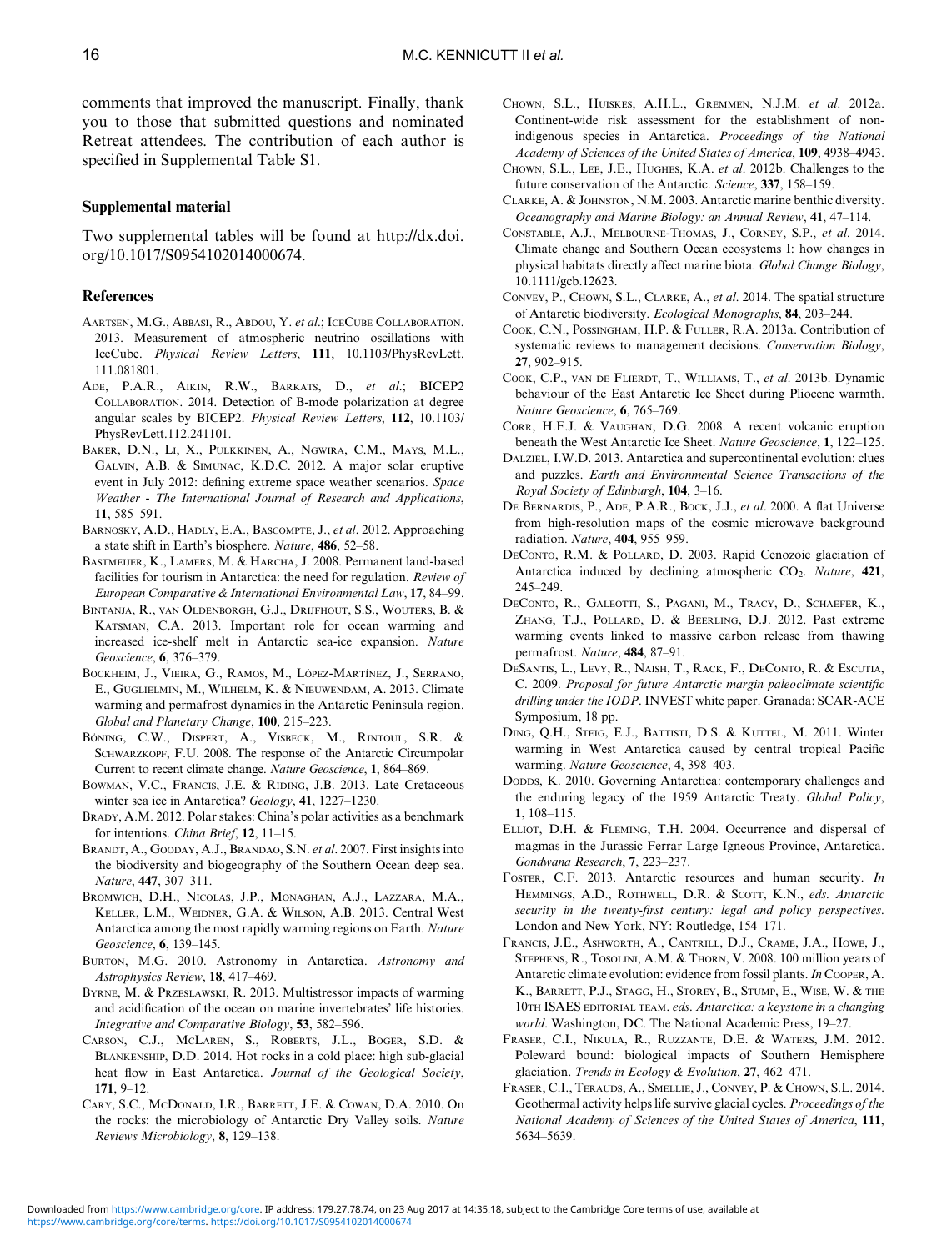- <span id="page-14-0"></span>FRENOT, Y., CHOWN, S.L., WHINAM, J., SELKIRK, P.M., CONVEY, P., SKOTNICKI, M. & BERGSTROM, D.M. 2005. Biological invasions in the Antarctic: extent, impacts and implications. Biological Reviews, 80, 45–72.
- GERUO, A., WAHR, J. & ZHONG, S. 2013. Computations of the viscoelastic response of a 3-D compressible Earth to surface loading: an application to Glacial Isostatic Adjustment in Antarctica and Canada. Geophysical Journal International, 192, 557–572.
- GILLE, S.T. 2008. Decadal-scale temperature trends in the Southern Hemisphere ocean. Journal of Climate, 21, 4749-4765.
- GÓMEZ, N., MITROVICA, J.X., TAMISIEA, M.E. & CLARK, P.U. 2010. A new projection of sea level change in response to collapse of marine sectors of the Antarctic ice sheet. Geophysical Journal International, 180, 623–634.
- GRANT, S.M., HILL, S.L., TRATHAN, P.N. & MURPHY, E.J. 2013. Ecosystem services of the Southern Ocean: trade-offs in decisionmaking. Antarctic Science, 25, 603-617.
- GROH, A., EWERT, H., SCHEINERT, M., FRITSCHE, M., RÜLKE, A., RICHTER, A., ROSENAU, R. & DIETRICH, R. 2012. An investigation of Glacial Isostatic Adjustment over the Amundsen Sea sector, West Antarctica. Global and Planetary Change, 98, 45–53.
- GUTT, J., ZURELL, D., BRACEGRIDLE, T.J., et al. 2012. Correlative and dynamic species distribution modelling for ecological predictions in the Antarctic: a cross-disciplinary concept. Polar Research, 31, 10.3402/polar.v31i0.11091.
- GUTT, J., GRIFFITHS, H.J. & JONES, C.D. 2013. Circumpolar overview and spatial heterogeneity of Antarctic macrobenthic communities. Marine Biodiversity, 43, 481–487.
- HANSON, D., HOOVER, S., CRITES, A., et al. (SPTPOL COLLABORATION). 2013. Detection of B-mode polarization in the cosmic microwave background with data from the South Pole telescope. Physical Review Letters, 111, 10.1103/PhysRevLett.111.141301.
- HARLEY, S.L., FITZSIMONS, I.C. & ZHAO, Y. 2013. Antarctica and supercontinent evolution: historical perspectives, recent advances and unresolved issues. Geological Society, London, Special Publications, 383, 1.1144/SP383.9.
- HARVEY, R. 2003. The origin and significance of Antarctic meteorites. Chemie der Erde-Geochemistry, 63, 93–147.
- HEMMINGS, A.D. 2009. From the new geopolitics of resources to nanotechnology: emerging challenges of globalism in Antarctica. Yearbook of Polar Law, 1, 55–72.
- HEMMINGS, A.D., ROTHWELL, D.R. & SCOTT, K.N. 2013. Antarctic security in a global context. In HEMMINGS, A.D., ROTHWELL, D.R. & SCOTT, K.N., eds. Antarctic security in the twenty-first century: legal and policy perspectives. London and New York, NY: Routledge, 328–336.
- HOLLAND, P.R. 2014. The seasonality of Antarctic sea ice trends. Geophysical Research Letters, 41, 4230–4237.
- HOOVER, S., NAM, J., GORHAM, P.W., et al.; ANITA COLLABORATION 2010. Observation of ultrahigh-energy cosmic rays with the ANITA balloon-borne radio interferometer. Physical Review Letters, 105, 10.1103/PhysRevLett.105.151101.
- JACCARD, S.L., HAYES, C.T., MARTÍNEZ-GARCÍAL, A., HODELL, D.A., ANDERSON, R.F., SIGMAN, D.M. & HAUG, G.H. 2013. Two modes of change in Southern Ocean productivity over the past million years. Science, 339, 1419–1423.
- JAMIESON, S.S.R., SUGDEN, D.E. & HULTON, N.R. 2010. The evolution of the subglacial landscape of Antarctica. Earth and Planetary Science Letters, 293, 1–27.
- JOYNER, C.C. 2011. Potential challenges to the Antarctic Treaty. In BERKMAN, P.A., LANG, M.A., WALTON, D.W.H. & YOUNG, O.R., eds. Science diplomacy: Antarctica, science, and the governance of international spaces. Washington, DC: Smithsonian Institution Scholarly Press, 97–102.
- JOUGHIN, I. & ALLEY, R.B. 2011. Stability of the West Antarctic Ice Sheet in a warming world. Nature Geoscience, 4, 506–513.
- JOUGHIN, I., SMITH, B.E. & MEDLEY, B. 2014. Marine ice sheet collapse potentially under way for the Thwaites Glacier basin, West Antarctica. Science, 344, 735–738.
- KERRY, K.R. & RIDDLE, M.J. 2009. Health of Antarctic wildlife. A challenge for science and policy. Berlin: Springer, 470 pp.
- KHATIWALA, S., TANHUA, T., FLETCHER, S.M., GERBER, M., DONEY, S. C., GRAVEN, H.D., GRUBER, N., MCKINLEY, G.A., MURATA, A., RIOS, A.F. & SABINE, C.L. 2013. Global ocean storage of anthropogenic carbon. Biogeosciences, 10, 2169–2191.
- KLEIN, A.G., SWEET, S.T., KENNICUTT, M.C. II, WADE, T.L., PALMER, T.A. & MONTAGNA, P. 2014. Long-term monitoring of the human impacts to the terrestrial environment at McMurdo Station. In TIN, T., LIGGETT, D., MAHER, P.T., LAMERS, M. Antarctic futures. Human engagement with the Antarctic environment. Berlin: Springer, 213–227 pp.
- LANZEROTTI, L.J. & PARK, C.G., eds. 2013. Upper atmosphere research in Antarctica. Washington, DC: American Geophysical Union, 264 pp.
- LEVITUS, S., ANTONOV, J.I., BOYER, T.P., BARANOVA, O.K., GARCIA, H.E., LOCARNINI, R.A., MISHONOV, A.V., REAGAN, J.R., SEIDOV, D., YAROSH, E.S. & ZWENG, M.M. 2012. World ocean heat content and thermosteric sea level change (0-2000 m), 1955–2010. Geophysical Research Letters, 39, 10.1029/2012GL051106.
- LI, X., HOLLAND, D.M., GERBER, E.P. & YOO, C. 2014. Impacts of the north and tropical Atlantic Ocean on the Antarctic Peninsula and sea ice. Nature, 505, 538–542.
- LLUBES, M., LANSEAU, C. & RÉMY, F. 2006. Relations between basal condition, subglacial hydrological networks and geothermal flux in Antarctica. Earth and Planetary Science Letters, 241, 655–662.
- LOUGH, A.C., WIENS, D.A., BARCHECK, C.G., ANANDAKRISHNAN, S., ASTER, R.C., BLANKENSHIP, D.D., HUERTA, A.D., NYBLADE, A., YOUNG, D.A. & WILSON, T.J. 2013. Seismic detection of an active subglacial magmatic complex in Marie Byrd Land, Antarctica. Nature Geoscience, 6, 1031–1035.
- MARSHALL, J. & SPEER, K. 2012. Closure of the meridional overturning circulation through Southern Ocean upwelling. Nature Geoscience, 5, 171–180.
- MASSOM, R.A. & STAMMERJOHN, S.E. 2010. Antarctic sea ice change and variability – physical and ecological implications. Polar Science, 4, 149–186.
- MEREDITH, M.P., GARABATO, A.C.N. & HOGG, A.M. 2012. Sensitivity of the overturning circulation in the Southern Ocean to decadal changes in wind forcing. Journal of Climate, 25, 99–110.
- MOUGINOT, J., RIGNOT, E. & SCHEUCHL, B. 2014. Sustained increase in ice discharge from the Amundsen Sea embayment, West Antarctica, from 1973 to 2013. Geophysical Research Letters, 41, 1576–1584.
- NAISH, T., POWELL, R., LEVY, R., et al. 2009. Obliquity-paced Pliocene West Antarctic Ice Sheet oscillations. Nature, 458, 322–328.
- NASA. 2014. NASA exoplanet archive. Pasadena, CA: NASA exoplanet science institute. Available at: [http://exoplanetarchive.](http://exoplanetarchive.ipac.�caltech.edu/cgi-bin/ExoTables/nph-exotbls?dataset=planets) [ipac.caltech.edu/cgi-bin/ExoTables/nph-exotbls?dataset](http://exoplanetarchive.ipac.�caltech.edu/cgi-bin/ExoTables/nph-exotbls?dataset=planets)=planets (accessed June 2014).
- NATURE WEB FOCUS 2014. Ozone hole. Nature, available at: [http://www.](http://www.nature.com/nature/focus/ozonehole/#overview) [nature.com/nature/focus/ozonehole/#overview](http://www.nature.com/nature/focus/ozonehole/#overview) (accessed 26 June 2014).
- NIELD, G.A., BARLETTA, V.R., BORDONI, A., KING, M.A., WHITEHOUSE, P.L., CLARKE, P.J., DOMACK, E., SCAMBOS, T.A. & BERTHIER, E. 2014. Rapid bedrock uplift in the Antarctic Peninsula explained by viscoelastic response to recent ice unloading. Earth and Planetary Science Letters, 397, 32–41.
- POLVANI, L.M., WAUGH, D.W., CORREA, G.J.P. & SON, S.W. 2011. Stratospheric ozone depletion: the main driver of twentieth-century atmospheric circulation changes in the Southern Hemisphere. Journal of Climate, 24, 795–812.
- PRITCHARD, H.D., LIGTENBERG, S.R.M., FRICKER, H.A., VAUGHAN, D. G., VAN DEN BROEKE, M.R. & PADMAN, L. 2012. Antarctic ice-sheet loss driven by basal melting of ice shelves. Nature, 484, 502–505.